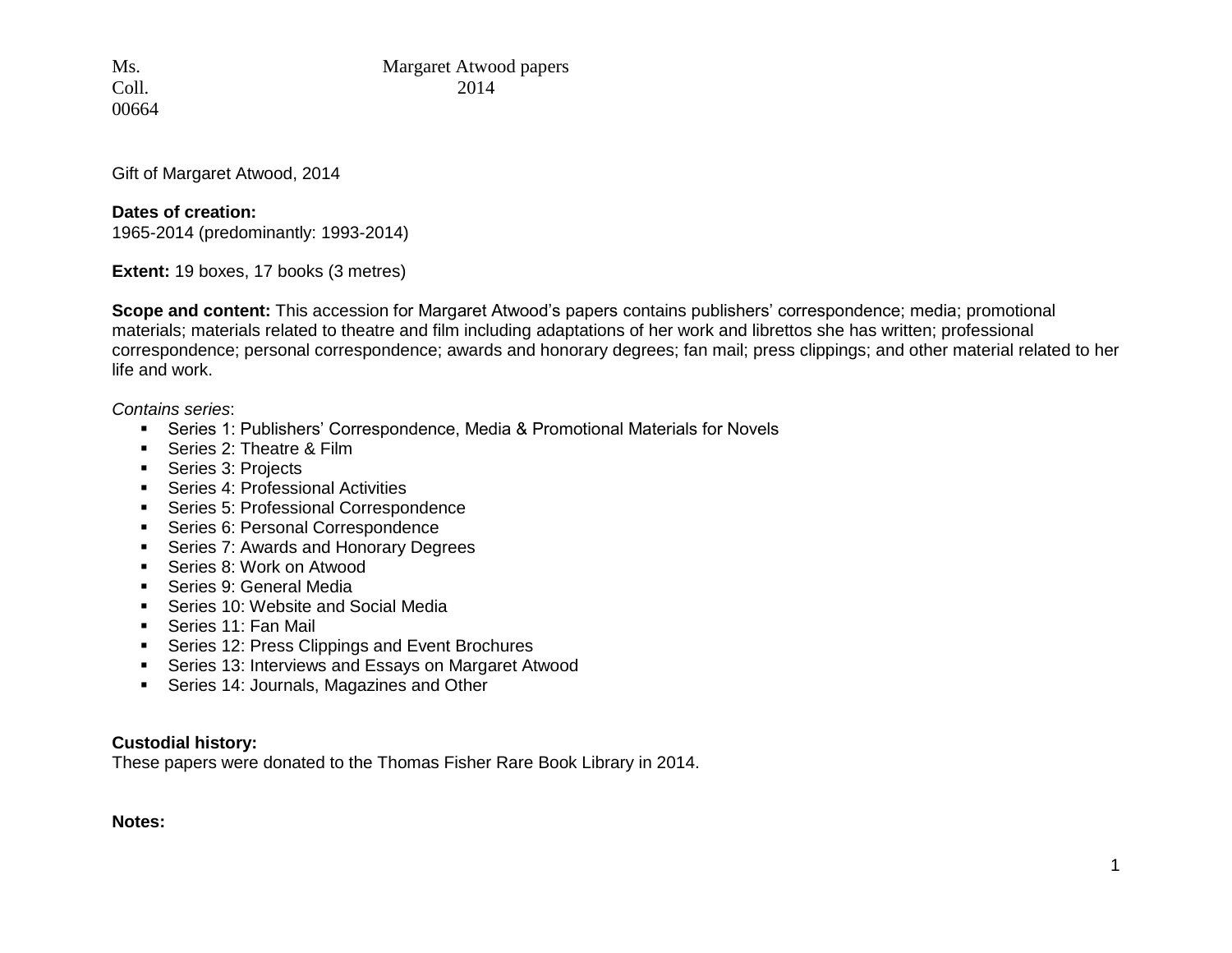#### *Arrangement*

Folder descriptions, where necessary, are taken directly from titles given by Atwood to her own folders. Shorthand notations are used throughout the finding aid and are to be translated as follows:

ALS – Autograph letter signed (signed by the author of the letter, handwritten)

- ANS Autograph note signed (shorter note, card, postcard, etc.)
- TLS Typed letter signed (typed letter signed by hand)
- TNS Typed note signed (shorter typed note or card signed by the author)
- TL Typed letter not signed
- AL Autograph letter not signed
- AN Autograph note not signed

*Restrictions on access* **Open** 

## **SERIES 1: PUBLISHERS' CORRESPONDENCE, MEDIA & PROMOTIONAL MATERIALS FOR NOVELS**

Contains correspondence, revisions for manuscripts, promotional articles, media clippings, adaptations, permissions, reviews, and other materials pertaining to Margaret Atwood's novels.

| <b>BOX: FILE #</b> | <b>TITLE</b>               | <b>CONTENTS</b>                                                | DATE(S)   |
|--------------------|----------------------------|----------------------------------------------------------------|-----------|
|                    | MaddAddam: a novel<br>2013 |                                                                |           |
| 1:1                |                            | Manuscript typos/corrections                                   | 2013      |
| $1:2-8$            |                            | <b>Promotional materials</b>                                   | 2013      |
|                    |                            | Includes correspondence and articles.                          |           |
| $1:9 - 11$         |                            | Correspondence re: media                                       | 2013-2014 |
| $1:12-19$          |                            | Media clippings                                                | 2013-2014 |
| $2:1-2$            |                            | Launch party [Includes correspondence,<br>notes, quest lists]. | 2013      |
|                    |                            |                                                                |           |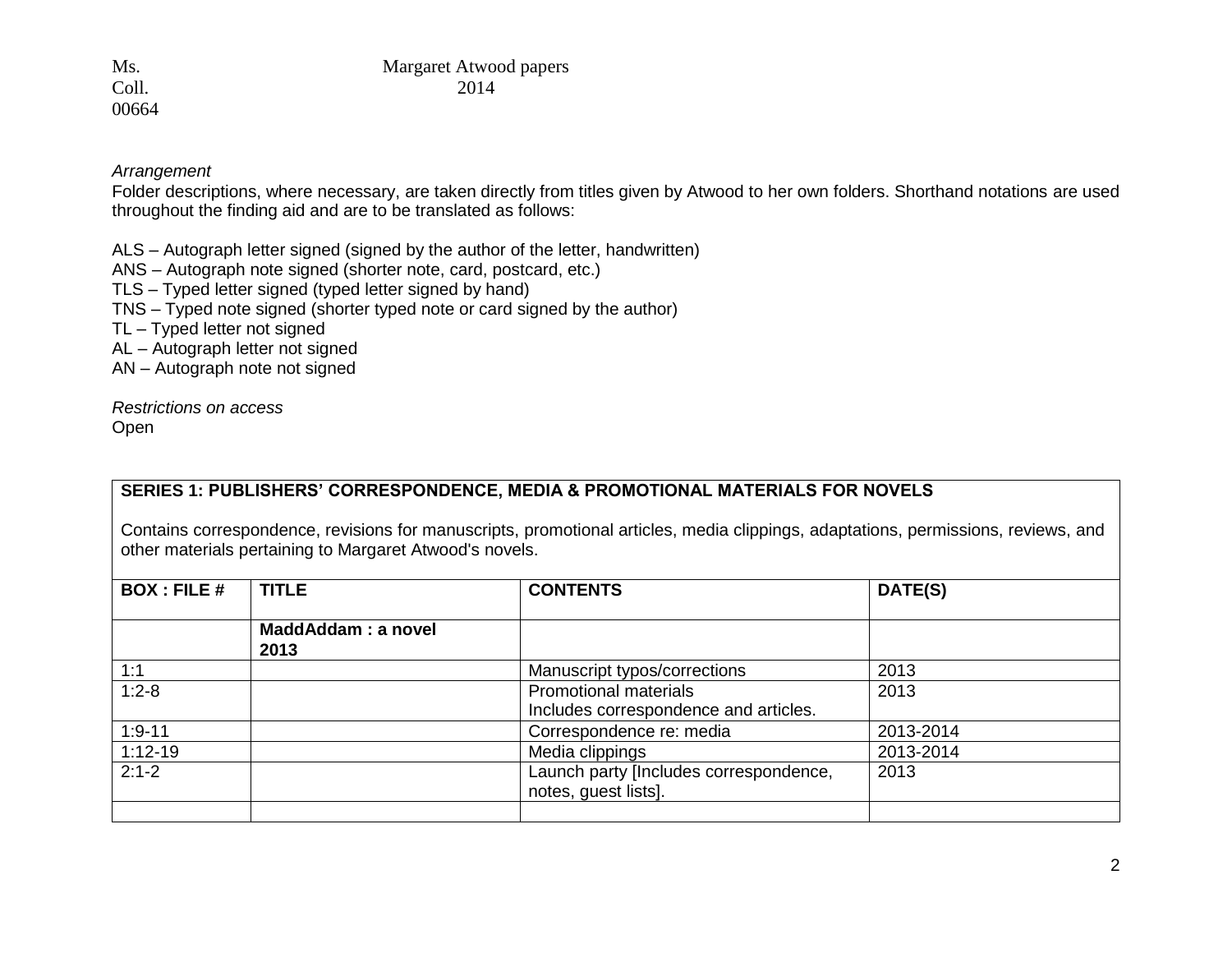|            | In Other Worlds: SF and the<br><b>Human Imagination</b><br>2011 |                                                                                                                                     |           |
|------------|-----------------------------------------------------------------|-------------------------------------------------------------------------------------------------------------------------------------|-----------|
| 2:3        |                                                                 | <b>General Correspondence</b>                                                                                                       | 2010-2012 |
| $2:4-8$    |                                                                 | Publishers' correspondence                                                                                                          | 2011-2012 |
| $2:9-10$   |                                                                 | Manuscript typos/corrections                                                                                                        | 2011-2012 |
| 2:11       |                                                                 | Permissions                                                                                                                         | 2011-2012 |
| 2:12       |                                                                 | <b>Promotions</b><br>Includes correspondence and articles.                                                                          | 2011      |
| $2:13-16$  |                                                                 | Media<br>Includes correspondence and news<br>clippings.                                                                             | 2011      |
| 2:17       |                                                                 | Reviews - Canada                                                                                                                    | 2011      |
| 2:18       |                                                                 | <b>Reviews - United States</b>                                                                                                      | 2011      |
| 2:19       |                                                                 | Reviews - United Kingdom/world                                                                                                      | 2011      |
|            | The Year of the Flood<br>2009                                   |                                                                                                                                     |           |
| 2:20       |                                                                 | Advertisements for website.                                                                                                         | 2009      |
|            | Payback: Debt and the<br><b>Shadow Side of Wealth</b><br>2008   |                                                                                                                                     |           |
| 3:1        |                                                                 | Correspondence re: novel                                                                                                            | 2008      |
| $3:2-5$    |                                                                 | Manuscript typos/corrections [Includes<br>correspondence]                                                                           | 2008-2009 |
| $3:6 - 11$ |                                                                 | Film correspondence<br>Includes information regarding the<br>adaptation, contracts, some script drafts,<br>and interview schedules. | 2008-2012 |
| $3:12-13$  |                                                                 | Media [news clippings] + excerpts selected<br>by Phil Bergerson.                                                                    | 2008-2009 |
|            |                                                                 |                                                                                                                                     |           |
|            | <b>Moral Disorder</b>                                           |                                                                                                                                     |           |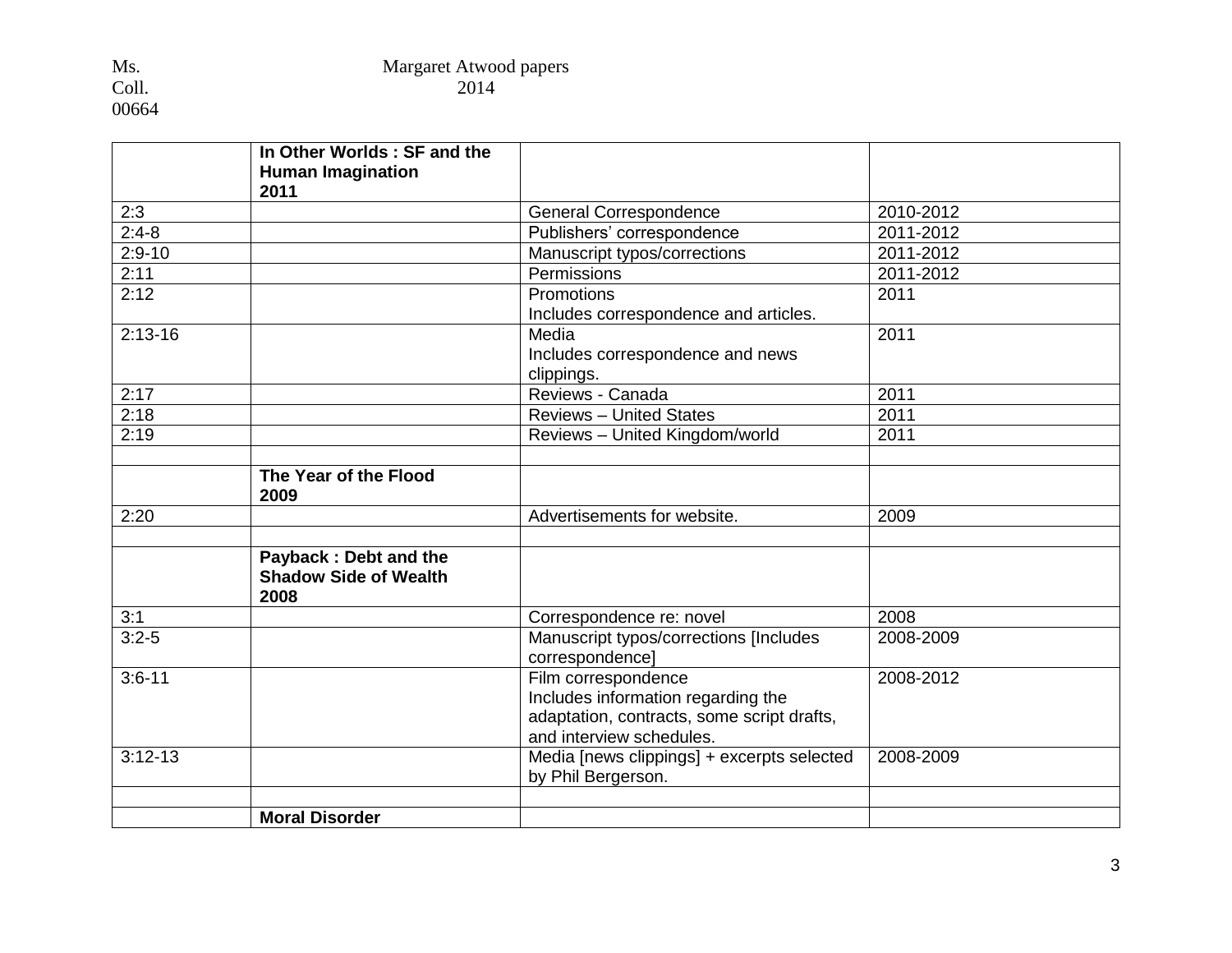Coll. 00664

# Ms. Margaret Atwood papers<br>Coll. 2014

|           | 2006                                                   |                                                                                                                   |           |
|-----------|--------------------------------------------------------|-------------------------------------------------------------------------------------------------------------------|-----------|
| 3:14      |                                                        | Media                                                                                                             | 2006-2009 |
|           |                                                        | Includes news clippings and articles.                                                                             |           |
|           |                                                        |                                                                                                                   |           |
|           | <b>Curious Pursuits: Occasional</b><br>Writing<br>2005 |                                                                                                                   |           |
| $3:15-17$ |                                                        | Various correspondence, drafts, dust<br>jackets, and other information related to the<br>production of the novel. | 2004      |
|           | <b>Oryx and Crake</b><br>2003                          |                                                                                                                   |           |
| $3:18-20$ |                                                        | Media                                                                                                             | 2003-2013 |
| 3:21      |                                                        | <b>Promotional material</b>                                                                                       | 2010-2012 |
|           |                                                        |                                                                                                                   |           |

# **SERIES 2: THEATRE & FILM**

Contains scripts for play and film adaptations, drafts of librettos, correspondence, research, media releases, news clippings, and other material.

| <b>BOX: FILE #</b> | <b>TITLE</b>                                   | <b>CONTENTS</b>                                                                                               | DATE(S)   |
|--------------------|------------------------------------------------|---------------------------------------------------------------------------------------------------------------|-----------|
|                    | The Edible Woman<br>[adaptations]<br>1999-2013 |                                                                                                               |           |
| 4:1                |                                                | Play files for Dave Carley's adaptation.<br>Includes: script, stage ephemera,<br>correspondence, and reviews. | 1999-2002 |
| 4:2                |                                                | Correspondence re: the play adaptation by<br>Dave Carley                                                      | 2001-2002 |
| 4:3                |                                                | Draft of screenplay adapted by Sonia<br>Sahuqillo                                                             | 1999-2000 |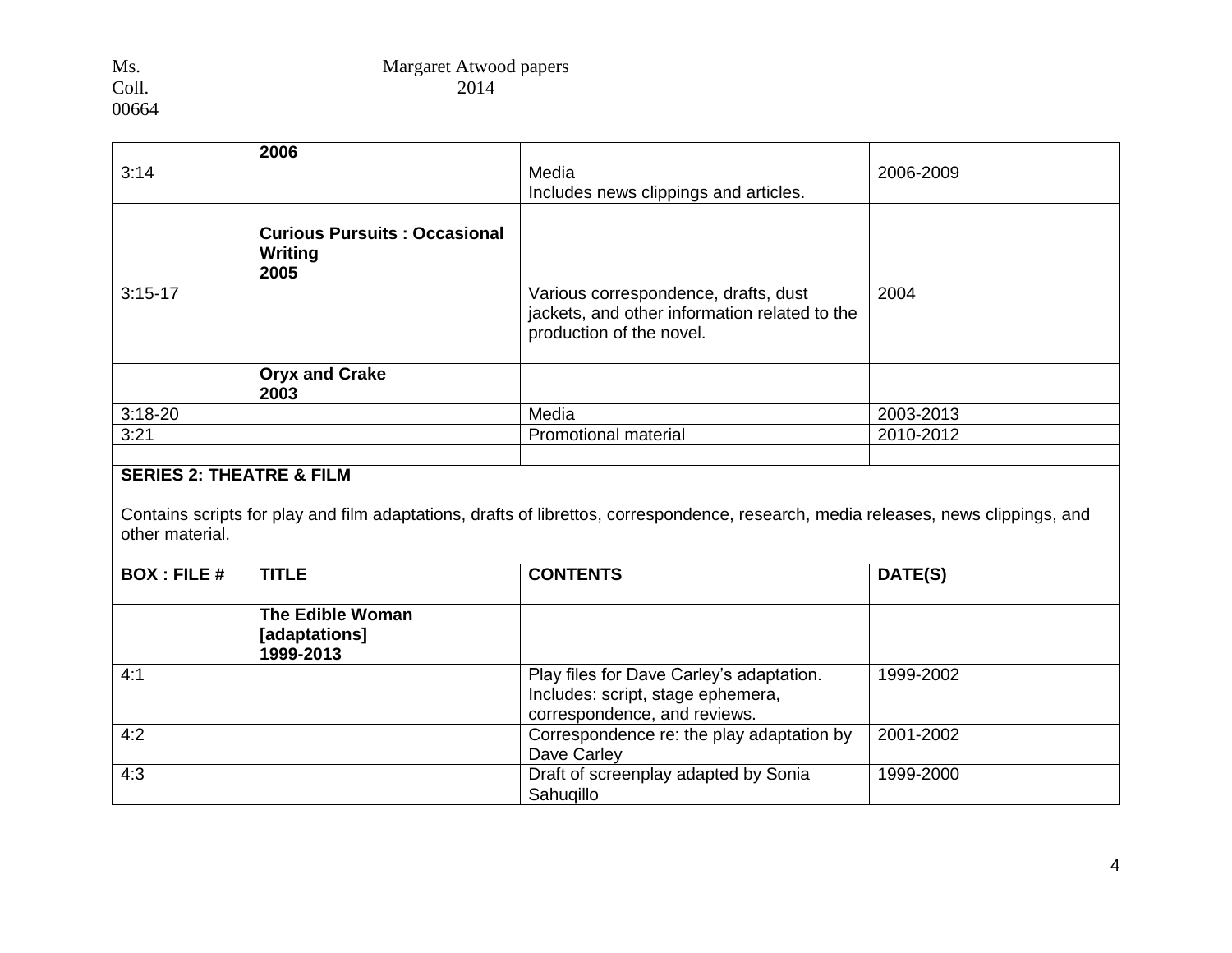| 4:4       |                                                                                                                                                      | Cerlox-bound copy of screenplay adapted<br>by Sonia Sahuquillo                                                                  | 1999-2000  |
|-----------|------------------------------------------------------------------------------------------------------------------------------------------------------|---------------------------------------------------------------------------------------------------------------------------------|------------|
| $4:5 - 7$ |                                                                                                                                                      | Screenplay by Francine Zuckerman [with<br>revisions] for Markham Street Films and Z<br>Films Inc.                               | 2013-05    |
| 4:8       |                                                                                                                                                      | Script draft: 'The Edible Woman'.                                                                                               | [2013]     |
| 4:9       |                                                                                                                                                      | Media [news clippings]                                                                                                          | 2010-2013  |
|           | Inanna Opera [Also known as<br>Inanna's Journey or Inanna's<br>Descent]. Music by: Randolph<br>Peters, Libretto by: Margaret<br>Atwood.<br>2000-2007 |                                                                                                                                 |            |
| $4:10-11$ |                                                                                                                                                      | Correspondence and research materials                                                                                           | 2004       |
| 4:12      |                                                                                                                                                      | Early script: 'Inanna's Descent' [Incudes<br>annotations.                                                                       | 2000-08-12 |
| Box 5     |                                                                                                                                                      | Mock-up: 'Inanna - Act 1'                                                                                                       | 2007       |
| Box 5     |                                                                                                                                                      | Cerlox-bound: 'Inanna - Act 1'. Music by:<br>Randolph Peters. Libretto by: Margaret<br>Atwood.                                  | [2007]     |
| Box 5     |                                                                                                                                                      | 2 CDs from Inanna workshop (2005)<br>Includes correspondence from Randolph<br>Peters.<br>1 CD titled: 'Inanna - Act 1 mock-up'. | 2005-2007  |
|           |                                                                                                                                                      | 1 CD titled: 'Inanna Preview'.                                                                                                  |            |
|           |                                                                                                                                                      | 2 other 'Inanna' CDs from Randolph Peters.                                                                                      |            |
|           |                                                                                                                                                      |                                                                                                                                 |            |
|           | All the Rage [play adaptation<br>based on Margaret Atwood's                                                                                          |                                                                                                                                 |            |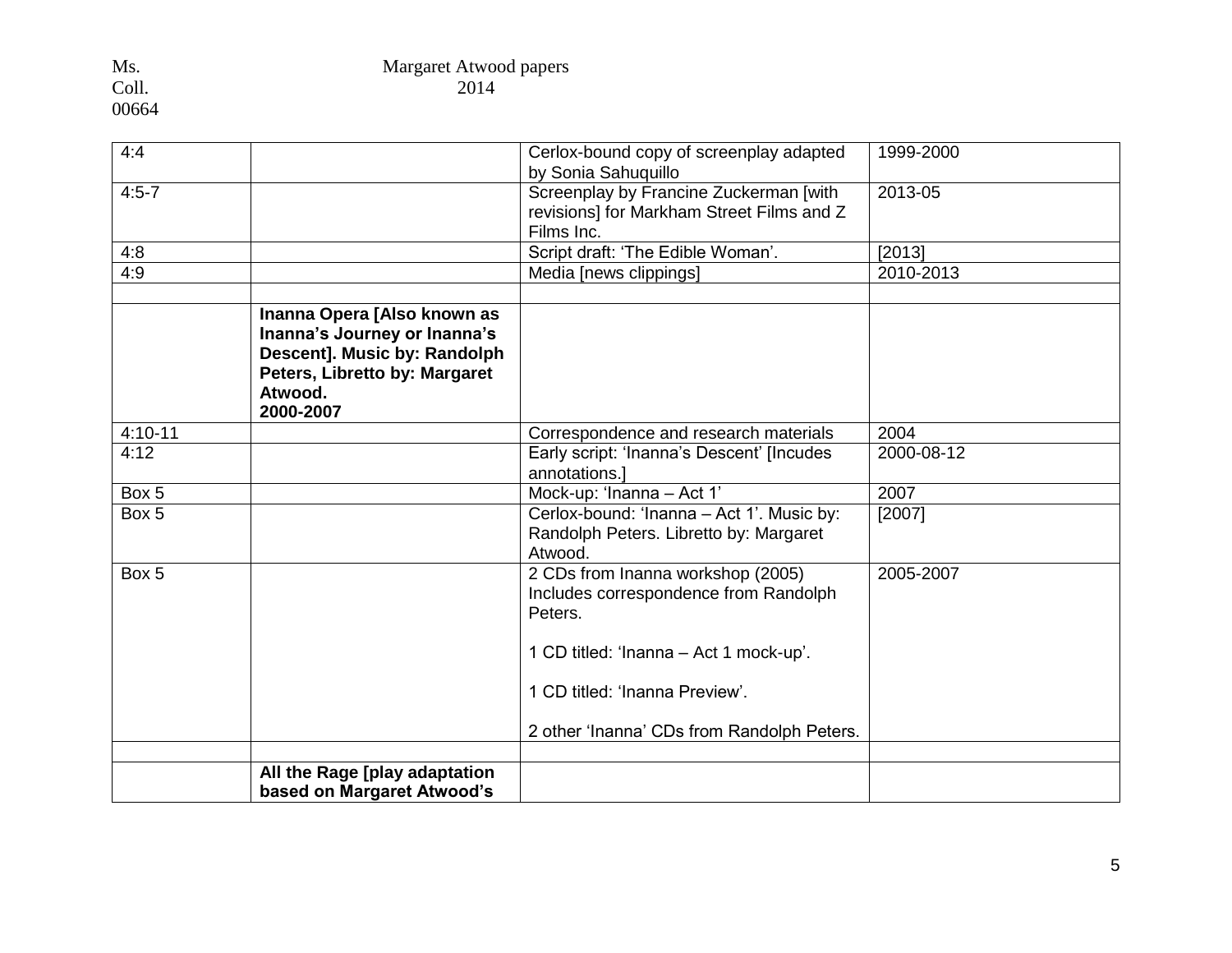|             | 'Hairball'] by: Shannon Beaty<br>Logeman<br>2012-2013 |                                                                                                                                                                                         |                 |
|-------------|-------------------------------------------------------|-----------------------------------------------------------------------------------------------------------------------------------------------------------------------------------------|-----------------|
| $4:13 - 15$ |                                                       | Draft [annotated by M.A.]                                                                                                                                                               | 2012-03         |
| $4:16-18$   |                                                       | Draft [annotated by M.A.]                                                                                                                                                               | 2012-06-04      |
| 4:19-21     |                                                       | <b>Draft</b>                                                                                                                                                                            | 2013-01-16      |
| 4:22        |                                                       | Casting choices                                                                                                                                                                         |                 |
|             | The River Door: Opera<br>1999-2000                    |                                                                                                                                                                                         |                 |
| 6:1         |                                                       | News clippings, re: libretto on the life of<br>poet, Pauline Johnson.                                                                                                                   | 1999            |
| $6:2-6$     |                                                       | Correspondence - includes letters between<br>M.A. and Randolph Peters and Richard<br>Bradshaw; as well as a letter from<br>Randolph Peters to Richard Bradshaw, re:<br>Pauline's music. | 1999-2000       |
| $6:7-10$    |                                                       | Various drafts                                                                                                                                                                          | [1999-2000]     |
|             | <b>Pauline Johnson Opera</b><br>2006-2013             |                                                                                                                                                                                         |                 |
| $6:11 - 19$ |                                                       | Background information/research on<br>Pauline Johnson and script drafts [including<br>revisions and annotations]                                                                        | $[2006 - 2009]$ |
| $6:20 - 26$ |                                                       | Correspondence between M.A. and<br>Charles Barber [also includes script drafts<br>with revisions].                                                                                      | 2006-2011       |
| 7:1         |                                                       | Correspondence and media releases.                                                                                                                                                      | 2008-2009       |
| 7:2         |                                                       | Older news release from the Canadian<br>Opera Company                                                                                                                                   | 1999-11-26      |
| 7:3         |                                                       | Toronto Star article by Martin Knelman                                                                                                                                                  | 2008-03-12      |
| 7:4         |                                                       | Production schedule for November 2012-<br>June 2014 - Pauline Prospectus, World<br>Premiere on Vancouver 2014.                                                                          | 2012-2014       |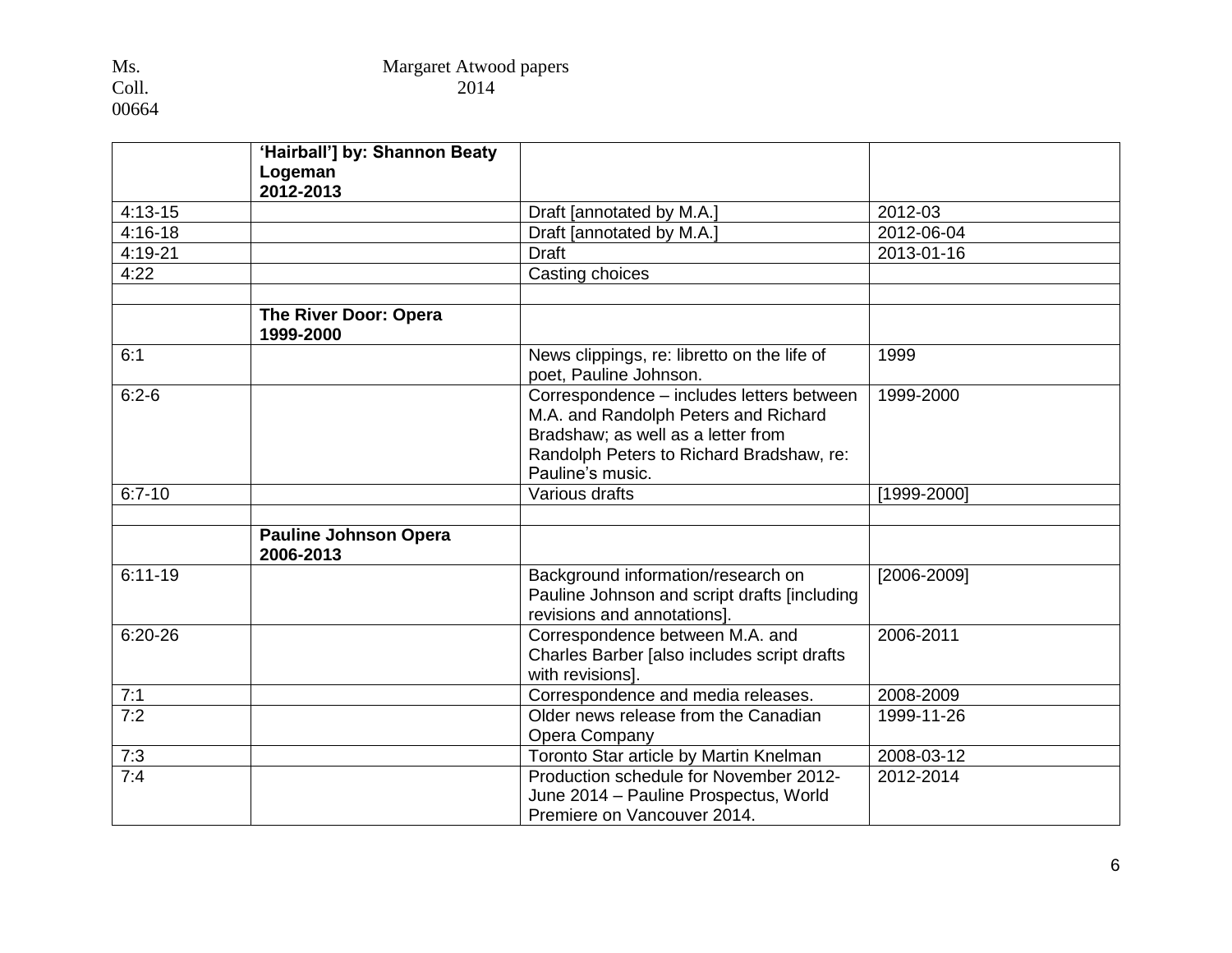| 7:5   |              | Draft [cerlox-bound]: 'Pauline : a chamber<br>in two acts' by Margaret Atwood and Tobin<br>Stokes. October 2013 workshop draft, | 2013-10 |
|-------|--------------|---------------------------------------------------------------------------------------------------------------------------------|---------|
|       |              | includes notes.                                                                                                                 |         |
| Box 5 |              | <b>VHS tape: 'The Canadians: Pauline</b>                                                                                        |         |
|       |              | Johnson'.                                                                                                                       |         |
|       |              |                                                                                                                                 |         |
|       | <b>Other</b> |                                                                                                                                 |         |
| 7:6   |              | Draft: 'Bashful Bob and Doleful Dorinda'                                                                                        | 2013-12 |
|       |              | [Early version]                                                                                                                 |         |
| 7:7   |              | Documentary film proposal, re: Margaret                                                                                         | 1974    |
|       |              | Atwood in the 1970s. Proposal by: Marmie                                                                                        |         |
|       |              | Charndoff, Alex Park and Peter Walsh.                                                                                           |         |
| Box 5 |              | Renée Nault illustrations.                                                                                                      | [2000s] |
|       |              |                                                                                                                                 |         |

# **SERIES 3: PROJECTS**

Contains short stories, introductions for books, articles, mentorship programs, blog-posts, and other projects. Arranged chronologically.

| <b>BOX: FILE #</b> | <b>TITLE</b>                                                                            | <b>CONTENTS</b>                                                                                                                                                         | DATE(S)                 |
|--------------------|-----------------------------------------------------------------------------------------|-------------------------------------------------------------------------------------------------------------------------------------------------------------------------|-------------------------|
| 7:8                | Story for <i>Crimespotting</i> (2009)<br>anthology: 'Pretend Blood', pp.<br>25-48.      | Contains copy of story from anthology.                                                                                                                                  | 2009                    |
| 7:9                | Article for The Guardian: 'Time<br>Capsule Found on a Dead<br>Planet' (September 2009). | Contains print-out of the article,<br>correspondence, and notes.                                                                                                        | 2009-09                 |
| 7:10               | The New York Review of Books<br>article: 'Atwood in the<br>Twittersphere'               | Contains blog post from April 2010, draft<br>and Toronto Star article entitled, 'Margaret<br>Atwood learns to love Twitter' [published on<br>Saturday, April 10, 2010]. | $2010 - 03 - 2010 - 04$ |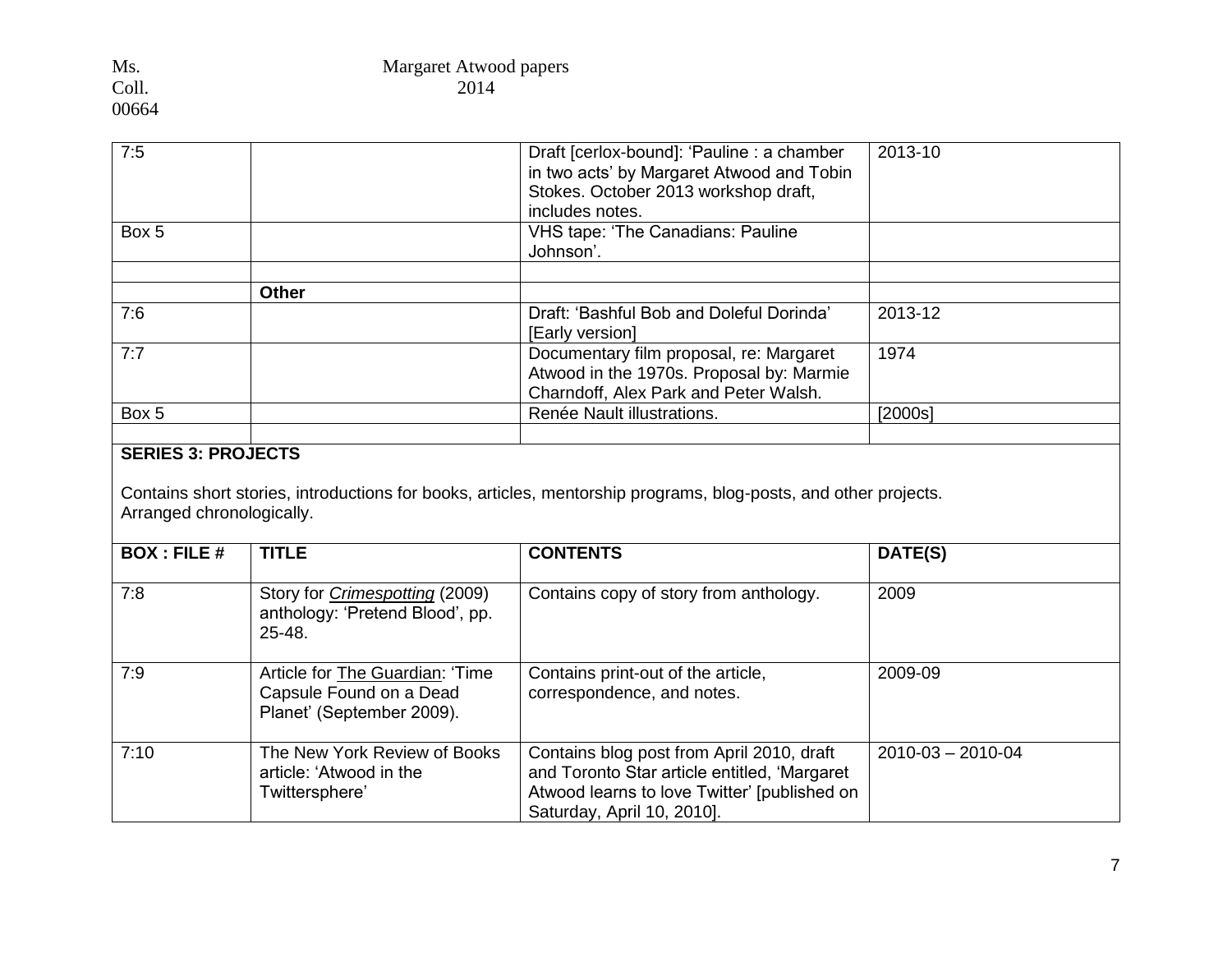| $7:11 - 15$ | Story: 'Stone Mattress' for The<br>New Yorker (December 19 & 26,<br>2011 issue), pp. 122-133.           | Contains various drafts edited by M.A.,<br>Deborah Treisman and Phoebe Larmore;<br>proofs; a copy of The New Yorker and other<br>media related to 'The Stone Mattress'.                                  | 2011      |
|-------------|---------------------------------------------------------------------------------------------------------|----------------------------------------------------------------------------------------------------------------------------------------------------------------------------------------------------------|-----------|
| 7:16        | Article for The Guardian:<br>'Underbrush Man' (November 7,<br>$2011$ ).                                 | Contains print-out of the article                                                                                                                                                                        | 2011-11   |
| $7:17-18$   | Contribution to Shadow Show:<br>All New Stories in Celebration of<br>Ray Bradbury (c2012)               | Contains correspondence and other<br>information related to book.                                                                                                                                        | 2011-2013 |
| $7:19-22$   | Story: 'I Dream of Zenia With<br>The Big Red Teeth' for The<br>Walrus (July/August 2012), pp.<br>58-63. | Contains correspondence with Nic Boshart<br>(The Walrus), Shelley Ambrose (The<br>Walrus), Liz Calder, Nick Mount, drafts with<br>revisions, media clippings about article, and<br>a copy of The Walrus. | 2012      |
| $7:23-25$   | Introduction for Seven Gothic<br>Tales by Isak Dinesen (2013)                                           | Contains various drafts of the introduction<br>with revisions, notes, and correspondence.                                                                                                                | 2013      |
| 7:26        | The New York Review of Books<br>- NYRblog article: 'Deeper Into<br>the Twungle'.                        | Contains copy of the blog post.                                                                                                                                                                          | 2012-03   |
| 7:27        | The New York Review of Books<br>- NYRblog: 'Dreams'.                                                    | Contains draft of blog post.                                                                                                                                                                             | 2012-04   |
| 7:28        | Introduction for Jiro Asada's The<br>Stationmaster (2013)                                               | Contains draft of the introduction with<br>revisions.                                                                                                                                                    | 2013-04   |
| 7:29        | Article for Elle Canada: 'The First<br>Time I Almost Died'.                                             | Contains some correspondence, and draft<br>of article with revisions.                                                                                                                                    | 2013-07   |
|             |                                                                                                         |                                                                                                                                                                                                          |           |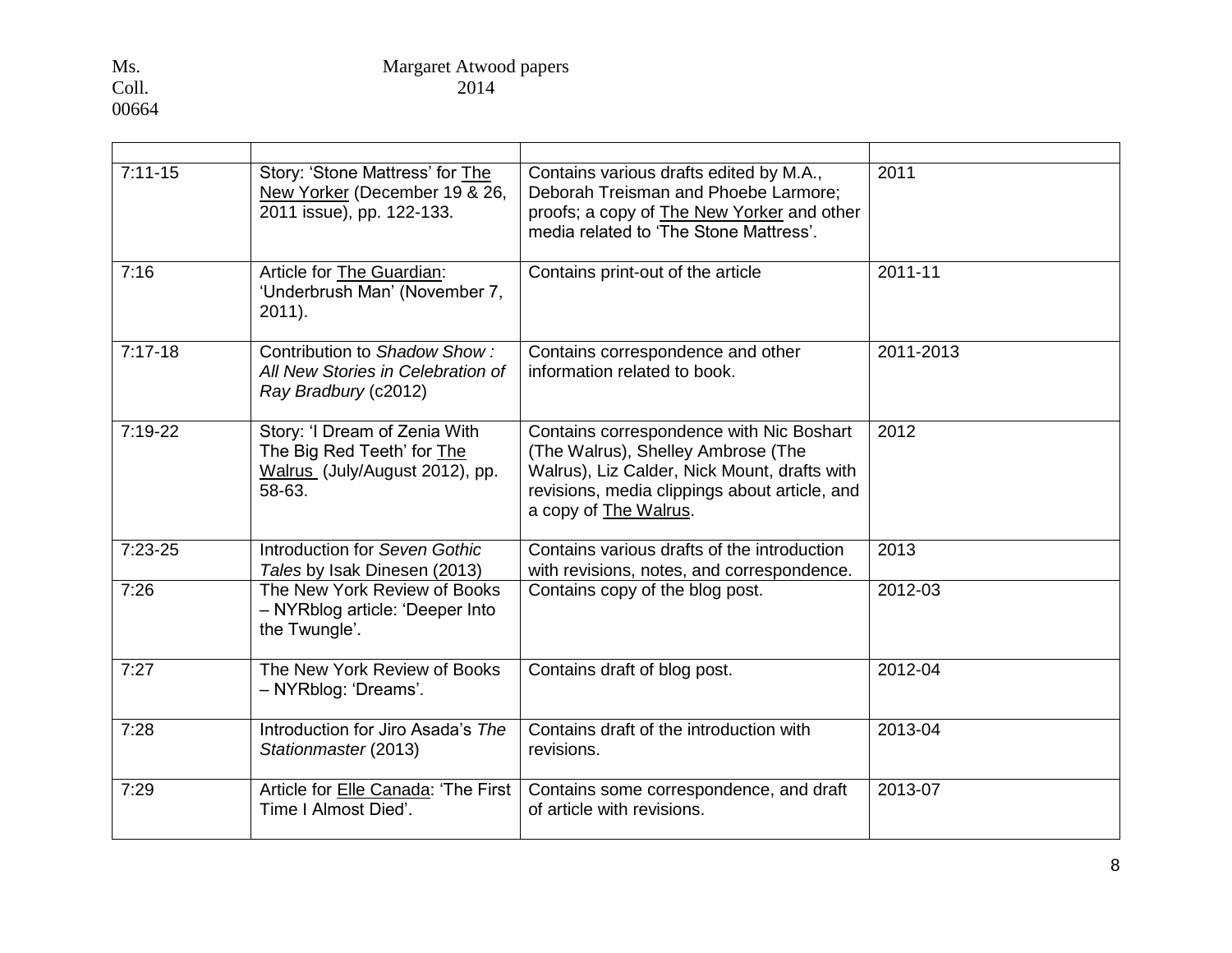| 7:30 | Article for The Guardian: 'Writing<br>the Blind Assassin' (September<br>2013).                                                            | Includes draft of the article with a note.                                                                            | 2013-09                 |
|------|-------------------------------------------------------------------------------------------------------------------------------------------|-----------------------------------------------------------------------------------------------------------------------|-------------------------|
| 7:31 | Article in Harper's Bazaar:<br>'Through the Wardrobe'<br>(September 2013).                                                                | Contains draft of the article, a cut-out of the<br>article from Harper's Bazaar, and a note.                          | 2013-09                 |
| 7:32 | Article for the New York Times<br><b>Book Review: 'The Purloined</b><br>Email' (October 3, 2013).                                         | Contains some correspondence, a<br>holograph draft of the article, and a WP-<br>draft of the article (200-250 words). | 2013                    |
| 7:33 | Article on climate change in<br><b>Canadian Living/Huffington Post</b><br>(October 2013)                                                  | Contains correspondence regarding article.                                                                            | 2013                    |
| 7:34 | Media comments, re: Alice<br>Munro's Nobel Prize win                                                                                      | Contains correspondence and articles<br>regarding M.A.'s comments about Alice<br>Munro's Nobel Prize win.             | $2013 - 03 - 2014 - 02$ |
| 7:35 | Article for WIRED: 'Dispatches<br>from 2024' (February 2014)                                                                              | Contains draft of the article.                                                                                        | 2014-02                 |
| 7:36 | <b>Tribute for Coleen Grissom</b><br>(February 2014)                                                                                      | Contains correspondence and draft for<br>Coleen Grissom tribute.                                                      | 2014-02                 |
| 7:37 | <b>Article for Financial Times</b><br>Weekend: 'Why readers and<br>writers are so fixated with<br>dystopian visions' (March 14,<br>2014). | Contains WP draft of article and print out<br>from Financial Times website.                                           | 2014-03                 |
| 7:38 | Short essay entitled 'Instructions<br>for the Third Eye' for An<br>International Anthology of Five<br><b>Centuries of Short Stories.</b>  | Contains copy of M.A.'s essay, 'Instructions<br>for the Third Eye.'                                                   | 2014                    |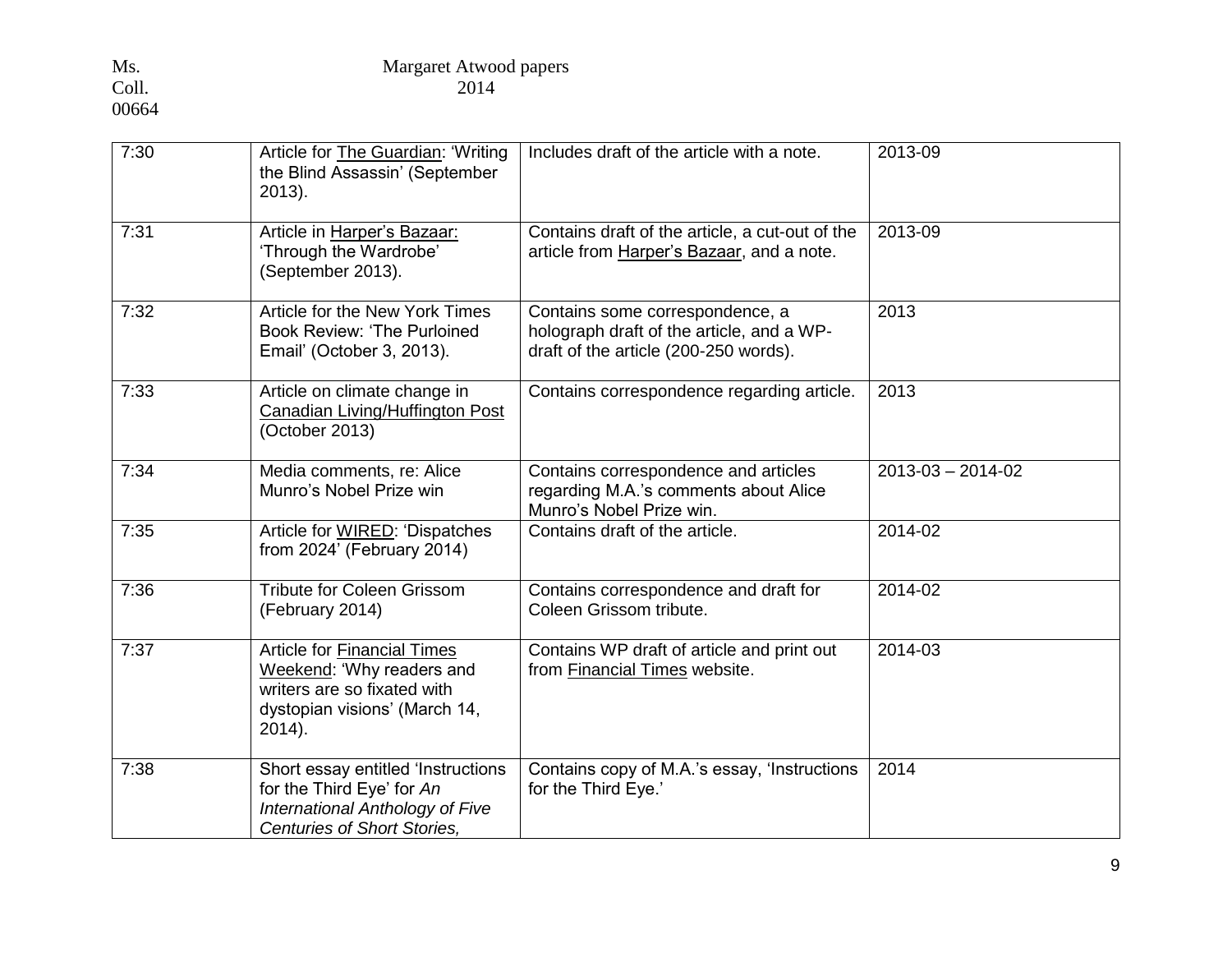| Ms.   | Margaret Atwood papers |
|-------|------------------------|
| Coll. | 2014                   |
| 00664 |                        |

|                    | Prose, Poems, Brief Essays and<br>Other Short Prose Forms, Edited<br>by Alan Ziegler.                 |                                                                                                                                                                                                                                                                                                  |           |
|--------------------|-------------------------------------------------------------------------------------------------------|--------------------------------------------------------------------------------------------------------------------------------------------------------------------------------------------------------------------------------------------------------------------------------------------------|-----------|
|                    |                                                                                                       |                                                                                                                                                                                                                                                                                                  |           |
|                    | <b>SERIES 4: PROFESSIONAL ACTIVITIES</b>                                                              |                                                                                                                                                                                                                                                                                                  |           |
| <b>BOX: FILE #</b> | <b>TITLE</b>                                                                                          | <b>CONTENTS</b>                                                                                                                                                                                                                                                                                  | DATE(S)   |
|                    | <b>Mentorship</b>                                                                                     |                                                                                                                                                                                                                                                                                                  |           |
|                    |                                                                                                       |                                                                                                                                                                                                                                                                                                  |           |
| $8:1 - 4$          | Rolex Mentor and Protégé Arts<br>Initiative - a year of mentoring.                                    | Contains correspondence and other<br>information regarding the Rolex Mentorship<br>program, and M.A.'s mentoring of her<br>protégé, Naomi Alderman. Margaret<br>Atwood mentored Naomi for a year (2012-<br>2013); they even co-wrote a zombie novella<br>for Canadian digital platform, Wattpad. | 2011-2014 |
|                    |                                                                                                       |                                                                                                                                                                                                                                                                                                  |           |
|                    | <b>Reviews</b><br>Books reviewed by Margaret<br>Atwood.                                               |                                                                                                                                                                                                                                                                                                  |           |
| 8:5                | The New York Times Book<br>Review - Stephen King's 'Doctor<br>Sleep.                                  | Contains correspondence and draft of<br>review from August 2013.                                                                                                                                                                                                                                 | 2013-08   |
| $8:6-8$            | The New York Book Review -<br>Dave Eggers's 'Circle'.                                                 | Contains correspondence, drafts, galleys,<br>notes and a copy of The New York Book<br>Review (November 21, 2013 / vol. LX, no.<br>$18$ ).                                                                                                                                                        | 2013      |
| 8:9                | Sojourners Magazine - Leah<br>Kostamo's 'Planted: A Story of<br>Creation, Calling, and<br>Community.' | Contains a copy of the review from<br>February 2014.                                                                                                                                                                                                                                             | 2014-02   |
| 8:10               | Review of Montenegrin<br>translation of Atwood's The                                                  | Contains copy of review entitled:<br>'WordsWordsWords: The Novel, the                                                                                                                                                                                                                            |           |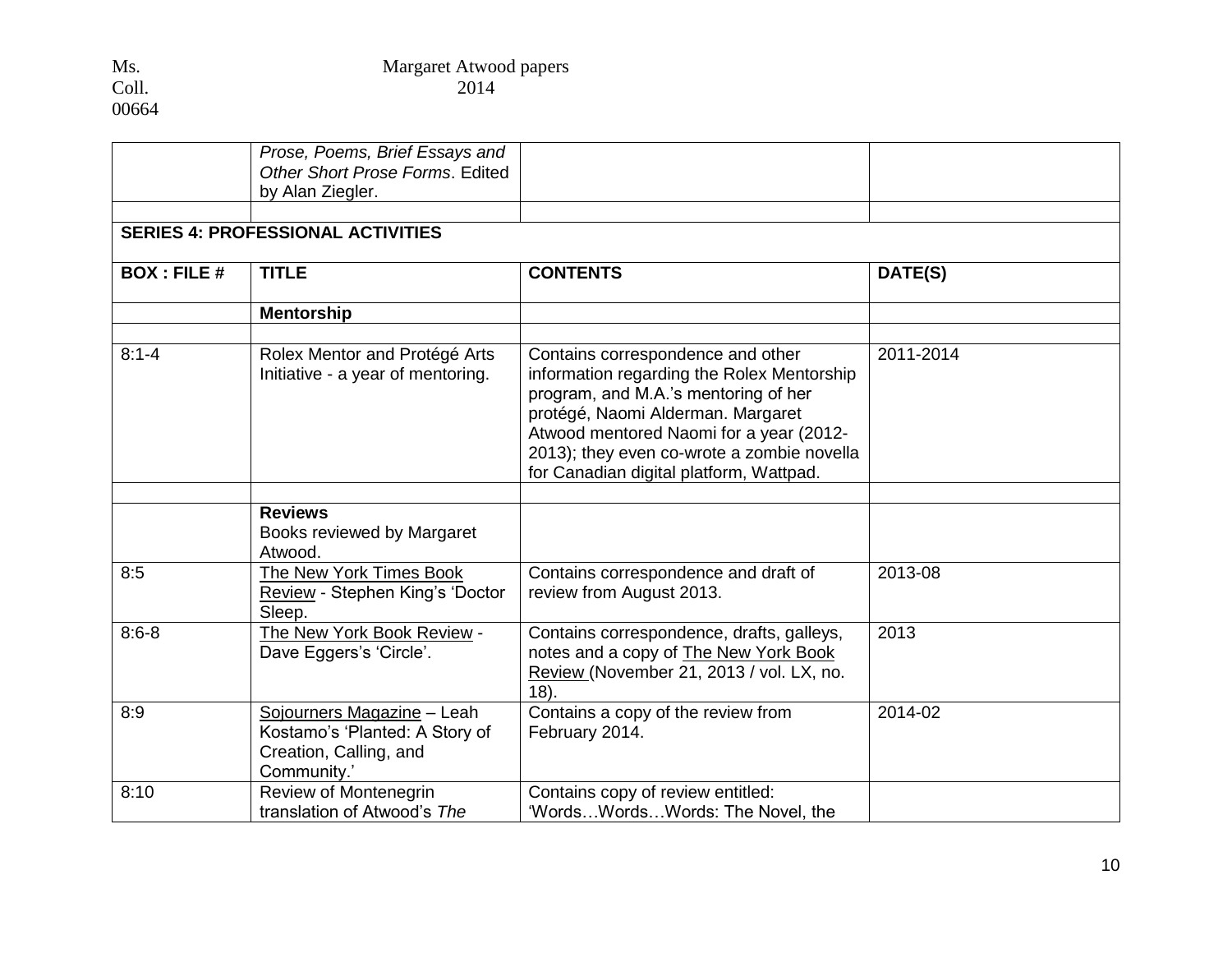|                    | Penelopiad produced by<br>Toronto-based April Purgatorio<br>Festival in 2012 in Tivat,<br>Montenegro. | Play, the Production' by: Dragana Varagic<br>and Kathleen Irwin.                                                                                                            |            |
|--------------------|-------------------------------------------------------------------------------------------------------|-----------------------------------------------------------------------------------------------------------------------------------------------------------------------------|------------|
|                    | <b>Notes</b><br>Notes for previously published<br>novels.                                             |                                                                                                                                                                             |            |
| 8:11               | <b>Notes</b>                                                                                          | Holograph notes for The Penelopiad (1<br>page).                                                                                                                             |            |
| 8:12               | <b>Notes</b>                                                                                          | Holograph notes for The Robber Bride (1<br>page).                                                                                                                           |            |
|                    | <b>Presentations and Speeches</b>                                                                     |                                                                                                                                                                             |            |
| 8:13               | Speech for The Duthie Lecture in<br>Michigan                                                          | Speech: 'Five Visits to the World Hoard'<br>presented for The Duthie Lecture in<br>Michigan.                                                                                | 2005       |
| 8:14               | Norton Rose presentation [Read<br>by Margaret Atwood at Admiral].                                     | Contains draft of the presentation that M.A.<br>was filmed reading.                                                                                                         | 2014-05-05 |
|                    | <b>Canada Reads</b><br>2014                                                                           |                                                                                                                                                                             |            |
| $8:15-19$          | Canada Reads                                                                                          | Contains correspondence and information<br>(re: interviews and the contest) related to<br>Margaret Atwood's The Year of the Flood<br>being nominated for Canada Reads 2014. | 2014       |
|                    |                                                                                                       |                                                                                                                                                                             |            |
|                    | <b>SERIES 5: PROFESSIONAL CORRESPONDENCE</b>                                                          |                                                                                                                                                                             |            |
| <b>BOX: FILE #</b> | <b>TITLE</b>                                                                                          | <b>CONTENTS</b>                                                                                                                                                             | DATE(S)    |
|                    |                                                                                                       |                                                                                                                                                                             |            |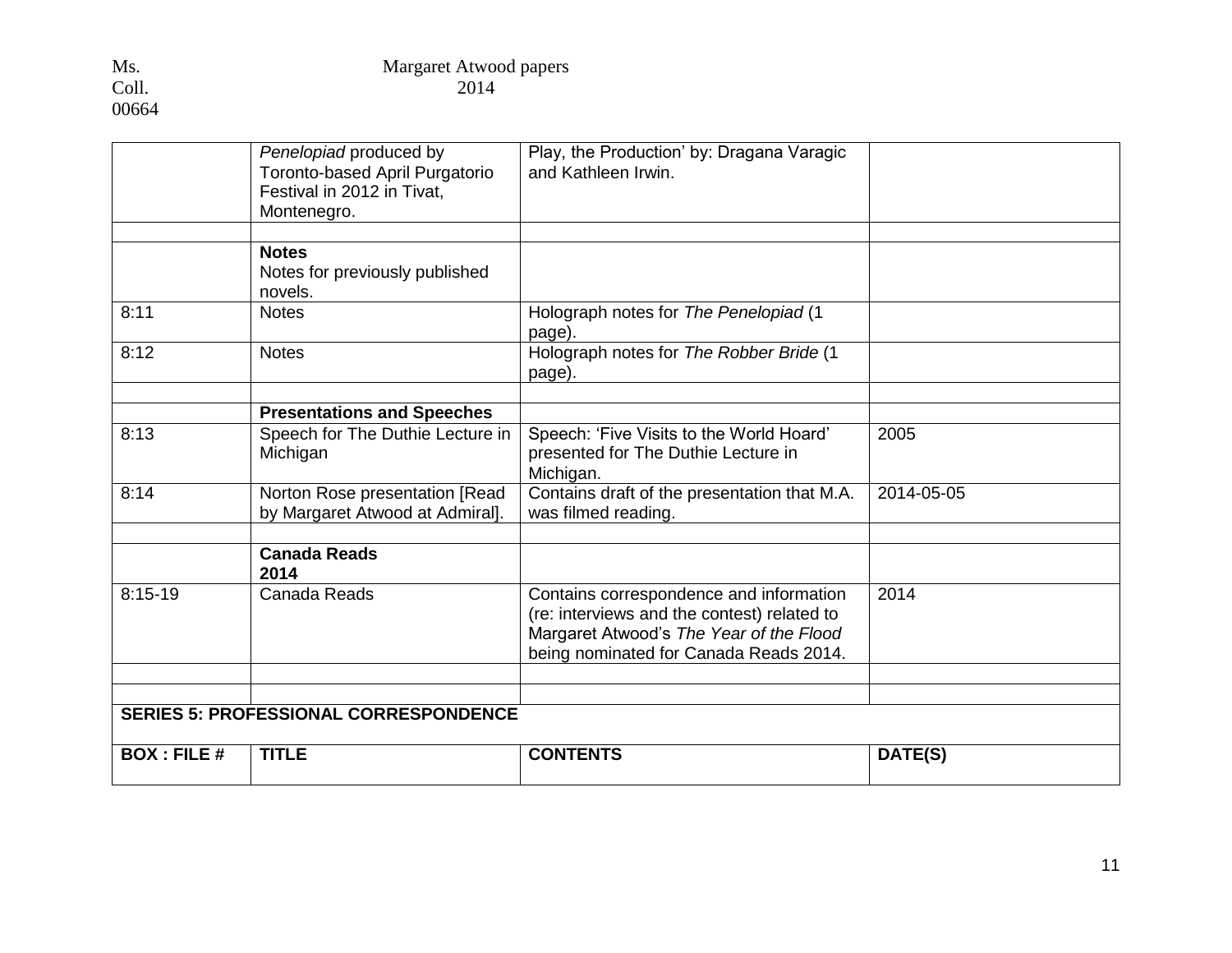| Publishers' Correspondence:<br>Random House + McClelland &     | Contains various correspondence, some<br>drafts and ephemera relating to M.A.'s work                                                                                | 1986-2013                                                                                                                                        |
|----------------------------------------------------------------|---------------------------------------------------------------------------------------------------------------------------------------------------------------------|--------------------------------------------------------------------------------------------------------------------------------------------------|
| <b>Stewart</b>                                                 | Stewart.                                                                                                                                                            |                                                                                                                                                  |
| Publishers' Correspondence:<br><b>Virago Press</b>             | Contains various correspondence as well<br>as dust jackets for Murder in the Dark,<br>Good Bones, Alias Grace, The Wilderness<br>Tips, Cat's Eye, The Robber Bride. | 1990-2010                                                                                                                                        |
| Publishers' Correspondence:<br><b>Bloomsbury Publishing</b>    | Contains various correspondence, and a<br>news clipping.                                                                                                            | 1996-2012                                                                                                                                        |
| Publishers' Correspondence:<br>Vintage Books                   | Contains various correspondence, cover<br>images and other files.                                                                                                   | 1996-2003                                                                                                                                        |
| <b>House of Anansi Press</b>                                   | individuals from House of Anansi Press.                                                                                                                             | 2000-2013                                                                                                                                        |
| Publishers' Correspondence:<br>Audible.com                     | Contains various email correspondence.                                                                                                                              | 2012                                                                                                                                             |
| <b>Éditions Robert Laffont</b>                                 | people from Éditions Robert Laffont.                                                                                                                                | 1993-2008                                                                                                                                        |
| Publishers' Correspondence -<br>International                  | Contains correspondence with various<br>international publishers.                                                                                                   | 2000-2001                                                                                                                                        |
| Various                                                        | various/miscellaneous publishers.                                                                                                                                   | 2003-2012                                                                                                                                        |
| Professional Correspondence:<br><b>Wattpad Media</b>           | Contains various correspondence as well<br>as some news clippings.                                                                                                  | 2012-2013                                                                                                                                        |
| Professional Correspondence:<br><b>Byliner</b>                 | Contains various correspondence with<br>Byliner, re: M.A.'s writing appearing in<br>Byliner subscription and her Byliner Writer<br>account.                         | 2012                                                                                                                                             |
| Miscellaneous Professional<br>Correspondence - Greg<br>Gatenby | Contains 1 TLS from Greg Gatenby, re:<br>Good Bones.                                                                                                                | 1991-07-26                                                                                                                                       |
|                                                                | Publishers' Correspondence:<br>Publishers' Correspondence:<br>Publishers' Correspondence -                                                                          | with Random House and McClelland<br>Contains correspondence with various<br>Contains correspondence with various<br>Contains correspondence with |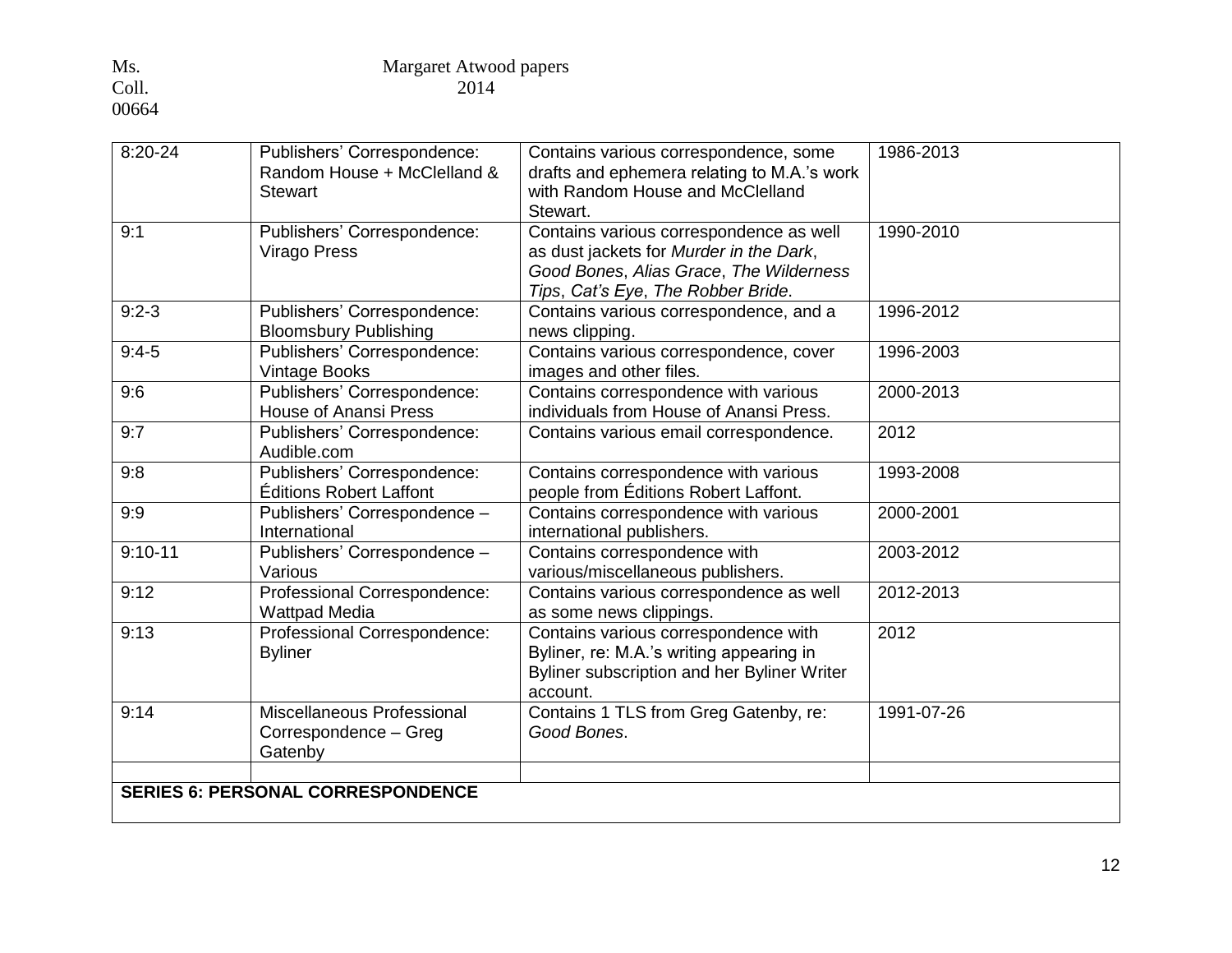#### Ms. Margaret Atwood papers Coll. 2014

|                    |                             | Contains personal correspondence with other writers and friends who are now deceased. Arranged alphabetically. |             |
|--------------------|-----------------------------|----------------------------------------------------------------------------------------------------------------|-------------|
| <b>BOX: FILE #</b> | <b>TITLE</b>                | <b>CONTENTS</b>                                                                                                | DATE(S)     |
| 9:15               | Allodi, Mary                | 1 ALS + photograph                                                                                             | 1999        |
| 9:16               | Anderson, Doris             | 1 ALS                                                                                                          | 2006        |
| 9:17               | Appel, Bluma                | 1 ANS                                                                                                          | 2000        |
| 9:18               | <b>Billings, Bessie</b>     | <b>15 ALS</b>                                                                                                  | 1991-2005   |
| 9:19               | Bradshaw, Richard and Diana | 1 ALS + 5 emails [Also includes<br>correspondence re: Richard Bradshaw].                                       | 1998-2002   |
| 9:20               | Brewster, Elizabeth         | $25$ ALS                                                                                                       | 1982-2007   |
| 9:21               | Brewster, Elizabeth         | 11 ALS, 6 TLS                                                                                                  | 1970-1973   |
| 9:22               | Buckley, Jerome             | 13 ALS [Also includes obituaries]                                                                              | 1976-1997   |
| 9:23               | Cohen, Matt                 | 2 ALS                                                                                                          | 1996        |
| 9:24               | Corbeil, Carole             | 1 ALS                                                                                                          | 2000        |
| 9:25               | Dallas, Ernst               | <b>25 TLS</b>                                                                                                  | 2002-2009   |
| 9:26               | Davison, Peter              | 5 TLS, 3 ALS                                                                                                   | 1971-2001   |
| 9:27               | Engel, Marion               | 1 TLS, 1 ALS                                                                                                   | 1995-2002   |
| 9:28               | Findley, Timothy            | 1 ANS                                                                                                          | 1996        |
| 10:1               | Firstbrook, Katy            | 1 ALS                                                                                                          | 1993        |
| $10:2-6$           | French, Marilyn             | 44 TLS/TL, 10 ALS, 10 ANS                                                                                      | 1995-2006   |
| 10:7               | Frye, Northrop              | 1 ANS                                                                                                          | 1988        |
| 10:8               | Gaynor, Larry               | <b>11 ANS</b>                                                                                                  | [2000-2009] |
| 10:9               | Gibson, Margaret            | 1TLS                                                                                                           | 1994        |
| 10:10              | Gill, Elaine                | 15 TLS/TL between Gill and M.A.                                                                                | 1973-1976   |
| 10:11              | Godard, Barbara             | 1 ALS                                                                                                          | 1982        |
| 10:12              | Highsmith, Patricia         | 1 TLS                                                                                                          | 1988        |
| 10:13              | Hillerman, Tony             | 1 ANS                                                                                                          | 1994        |
| 10:14              | Hitchens, Christopher       | 1 ANS                                                                                                          | 2011        |
| 10:15              | King, James                 | 8 TLS, 3 ALS, some faxes and notes re:<br>Margaret Laurence and Jack McClelland<br>biographies.                | 1997-1998   |
| 10:16              | Laurence, Margaret          | 1 ALS, 1 photocopied TLS from M.L. to<br>John Cushman.                                                         | 1971-1997   |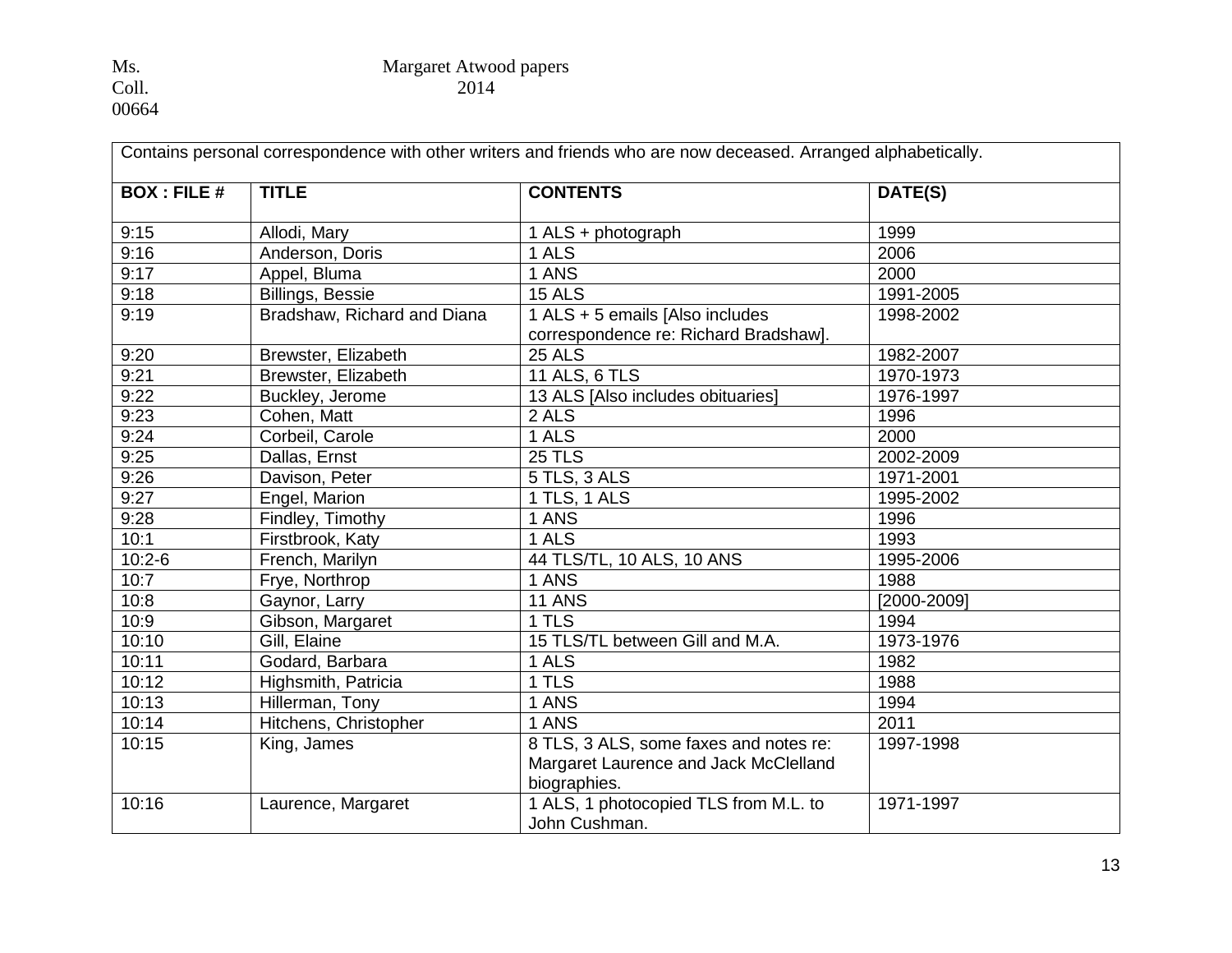#### Ms. Margaret Atwood papers Coll. 2014

| 10:17 | Leonard, Elmore            | 8 TLS, 2 ALS between M.A. and E.L.    | 2000-2008 |
|-------|----------------------------|---------------------------------------|-----------|
| 10:18 | Lowther, Pat               | 2 TLS between M.A. and Christine      | 2000      |
|       |                            | Wiesenthal re: book on Pat Lowther.   |           |
| 10:19 | MacEwen, Gwendolyn         | 9 TLS, 2 ALS (Correspondence between  | 1994-1997 |
|       |                            | M.A. and Elizabeth Wilson).           |           |
| 10:20 | McClelland, Jack           | 16 TLS, 1 ALS                         | 1981-1997 |
| 10:21 | Olson, Tillie              | 2 ALS                                 | 1977      |
| 10:22 | Osborne, John              | 3 ALS, 2 TLS                          | 1983-1984 |
| 10:23 | Page, P.K.                 | 1 ANS, 2 ALS, 2 TLS                   | 1996-2010 |
| 10:24 | Page, P.K.                 | 5 ALS, 6 TLS, 1 ANS                   | 1973-1997 |
| 10:25 | Page, P.K.                 | 2 TLS, 2 ANS                          | 1969      |
| 10:26 | Page, P.K.                 | 6 TLS, 3 ALS, 1 TNS, 13 ANS + emails  | 1973-2010 |
| 10:27 | Percy, Bill                | 2 ALS, 2 TLS                          | 1991-1997 |
| 10:28 | Petrie, D. & D.            | 3 ANS                                 | 1996-2004 |
| 10:29 | Pinter, Harold             | 1 TLS, 1 TL, 1 ALS                    | 1986-2008 |
| 10:30 | Purdy, Al                  | 1 TLS, 1 ANS, 1 TL + email            | 1987-2011 |
|       |                            | correspondence re: A.P.               |           |
| 10:31 | Quarrington, Paul          | 4 ANS, 1 TLS                          | 1996-1997 |
| 10:32 | Reaney, Colleen (Thibideau | 7 ALS, 1 ANS, 1 TL                    | 1970-1996 |
|       | 1970s)                     |                                       |           |
| 10:33 | Reaney, James              | 2 ANS, 4 photographs, as well as      | 1995-2006 |
|       |                            | correspondence re: J.R.               |           |
| 10:34 | Rich, Adrienne             | 3 ALS, 3 TLS, 3 ANS, emails           | 1975-2003 |
| 10:35 | Ross, Sinclair             | 2 ALS, 2 TLS, and some correspondence | 1996-1998 |
|       |                            | to John O'Connor re: S.R.             |           |
| 10:36 | Ross, Val                  | 1 ALS, emails and faxes               | 1991-2007 |
| 10:37 | Rule, Jane                 | 2 TLS, 1 re: J.R. passing away        | 2006-2007 |
| 10:38 | Rule, Jane                 | 3 ALS, 8 TLS                          | 1967-1969 |
| 10:39 | Rule, Jane                 | 7 TLS, 3 photographs                  | 1965-1967 |
| 10:40 | Rule, Jane                 | 1 ALS, 7 TLS                          | 1966-1969 |
| 11:1  | Schaeffer, Susan Fromberg  | 6 TLS, 1 ALS                          | 1980-1986 |
| 11:2  | Sheppard, Gordon           | 8 TLS, emails                         | 1990-2003 |
| 11:3  | Sherry, Norman             | 2 TLS, 2 ALS                          | 1989-1990 |
| 11:4  | Simms, Mary                | 1 TLS re: Canadian Facts              | 1989      |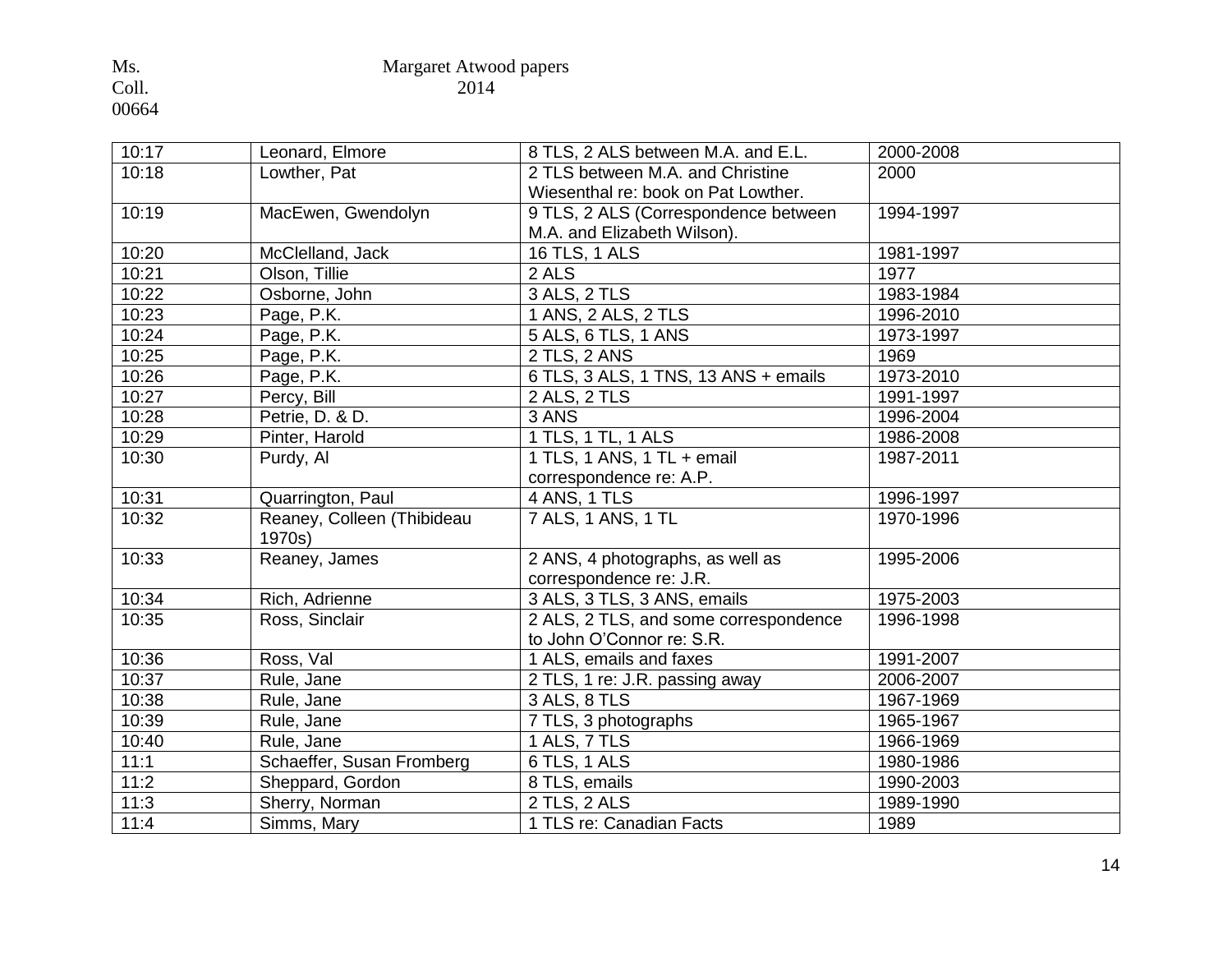| Ms.   | Margaret Atwood papers |
|-------|------------------------|
| Coll. | 2014                   |
| 00664 |                        |

| 11:5               | Skelton, Robin                                                                                                     | 7 TLS/TL, 1 ALS                                                  | 1983-1990 |
|--------------------|--------------------------------------------------------------------------------------------------------------------|------------------------------------------------------------------|-----------|
| 11:6               | Slater, Edna                                                                                                       | 21 TLS, 3 ALS, 1 ANS                                             | 1988-2005 |
| 11:7               | Stambaugh, Sara                                                                                                    | 8 TLS                                                            | 1990-1998 |
| 11:8               | Tallman, Warren                                                                                                    | 2 TL, 2 TLS, 1 ALS                                               | 1984-1986 |
| 11:9               | Tennenbaum, Davida                                                                                                 | 3 ALS                                                            | 1996      |
| 11:10              | Tradii, Joe                                                                                                        | 3 ALS, 1 TLS re: purchase of Atwood art.                         | 2004-2005 |
| 11:11              | Updike, John                                                                                                       | 2 TLS and emails re: J.U.                                        | 2002-2012 |
| 11:12              | Watson, Sheila                                                                                                     | 1 TLS, 1 ALS re: Sheila Watson's journals                        | 2000      |
|                    |                                                                                                                    |                                                                  |           |
|                    | <b>SERIES 7: AWARDS AND HONORARY DEGREES</b><br>Contains awards and honorary degrees Margaret Atwood has received. |                                                                  |           |
| <b>BOX: FILE #</b> | <b>TITLE</b>                                                                                                       | <b>CONTENTS</b>                                                  | DATE(S)   |
|                    | <b>Prince of Asturias Award</b>                                                                                    |                                                                  |           |
| 11:13-15           |                                                                                                                    | Articles and correspondence, re: award.                          | 2008      |
| 11:16              |                                                                                                                    | Speech for Asturias Award                                        | 2008      |
| 11:17              |                                                                                                                    | Media, re: Prince of Asturias Award                              | 2008      |
| 11:18              |                                                                                                                    | Other correspondence and information, re:<br>award.              | 2009-2011 |
|                    |                                                                                                                    |                                                                  |           |
|                    | <b>Awards [various]</b><br>Arranged chronologically.                                                               |                                                                  |           |
| 11:19              | Awards                                                                                                             | Contains correspondence and news<br>clippings.                   | 2000      |
| 11:20              | Awards                                                                                                             | Contains correspondence.                                         | 2002      |
| 11:21              | Awards                                                                                                             | Contains Chicago Tribune, re: Chicago<br>Tribune Literary Prize. | 2005      |
| 11:22              | Awards                                                                                                             | Contains correspondence and news<br>clipping.                    | 2006      |
| 11:23-24           | Awards                                                                                                             | Contains correspondence, certificate and<br>news clippings.      | 2007      |
| 11:25              | Awards                                                                                                             | Contains correspondence and news<br>clippings.                   | 2008      |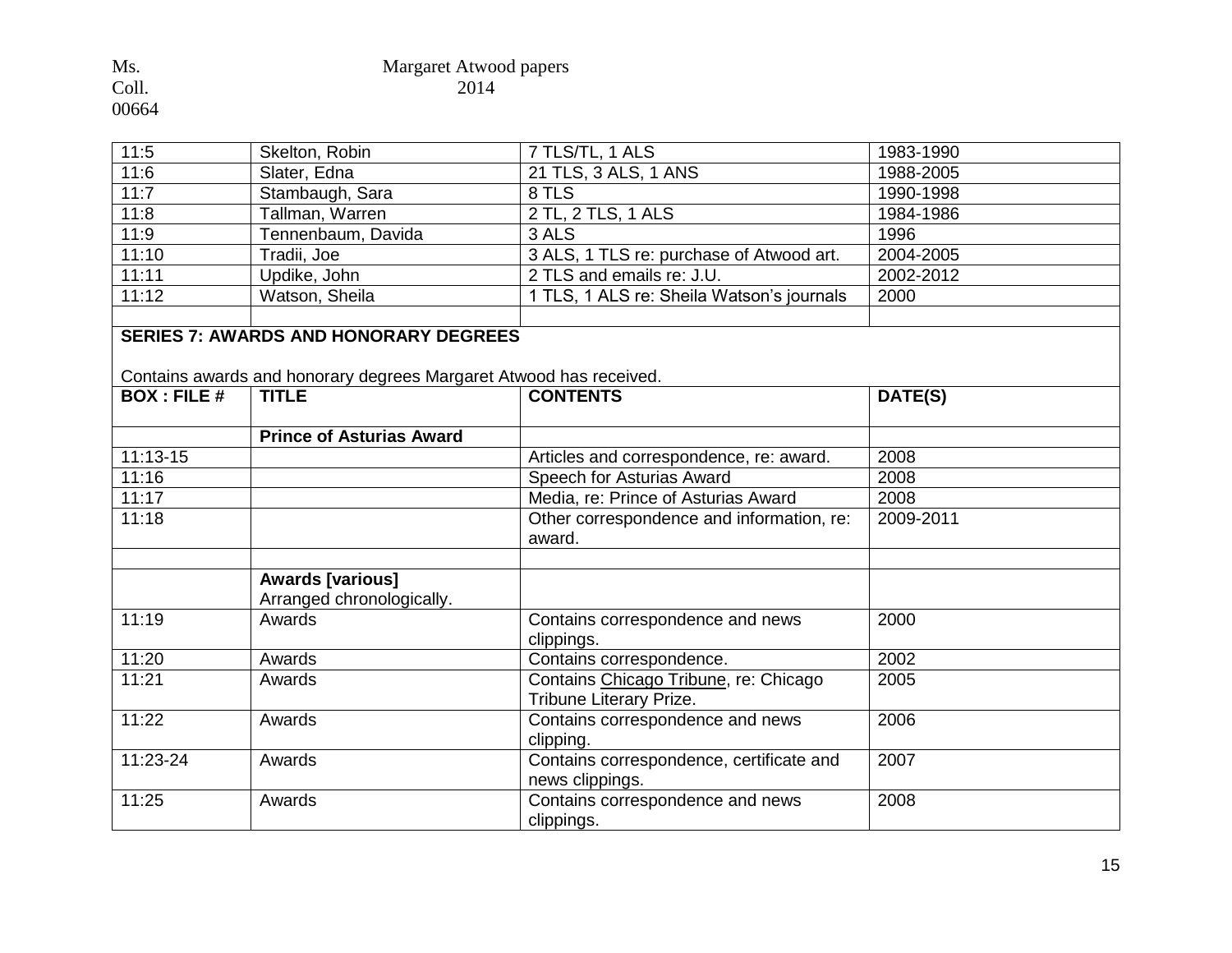#### Ms. Margaret Atwood papers Coll. 2014

| 11:26    | Awards                  | Contains information about award.            | 2010      |
|----------|-------------------------|----------------------------------------------|-----------|
| 11:27    | Awards                  | Contains correspondence, ephemera and        | 2011-2012 |
|          |                         | news clippings.                              |           |
| 11:28    | Awards                  | Contains correspondence and news             | 2013      |
|          |                         | clippings.                                   |           |
| 11:29-30 | Awards                  | Contains general information about various   | 1986-2010 |
|          |                         | awards ranging from 1986-2010.               |           |
|          |                         |                                              |           |
|          | <b>Honorary Degrees</b> |                                              |           |
| 11:31    | <b>Honorary Degrees</b> | Contains information re: Honorary            | 1991      |
|          |                         | Doctorate from the University of Montreal.   |           |
| 11:32    | <b>Honorary Degrees</b> | Contains information re: Open University     | 1994-1995 |
|          |                         | Honorary Degree.                             |           |
| 11:33    | <b>Honorary Degrees</b> | Contains information re: Honorary            | 1996      |
|          |                         | Doctorate of Letters from McMaster           |           |
|          |                         | University and an Honorary DLitt from the    |           |
|          |                         | University of Warwick.                       |           |
| 11:34    | <b>Honorary Degrees</b> | Contains information re: Degree of Doctor    | 1998      |
|          |                         | of Letters from Oxford University; Honorary  |           |
|          |                         | Fellow of the Modern Language                |           |
|          |                         | Association; Honorary Degree from            |           |
|          |                         | Lakehead University.                         |           |
| 11:35    | <b>Honorary Degrees</b> | Contains information re: Honorary Degree     | 2005      |
|          |                         | from Université Sorbonne Nouvelle.           |           |
| 12:1     | <b>Honorary Degrees</b> | Contains information re: World Economic      | 2010      |
|          |                         | Forum's Crystal Award.                       |           |
| 12:2     | <b>Honorary Degrees</b> | Contains information re: Honorary            | 2011      |
|          |                         | Doctorate of Letters from Ryerson and        |           |
|          |                         | notice of being on Queen's University's list |           |
|          |                         | of 'Canada's Most Powerful Women.'           |           |
| 12:3     | <b>Honorary Degrees</b> | Contains information re: Doctorate of        | 2011      |
|          |                         | Literature from the National University of   |           |
|          |                         | Ireland. Includes photographs.               |           |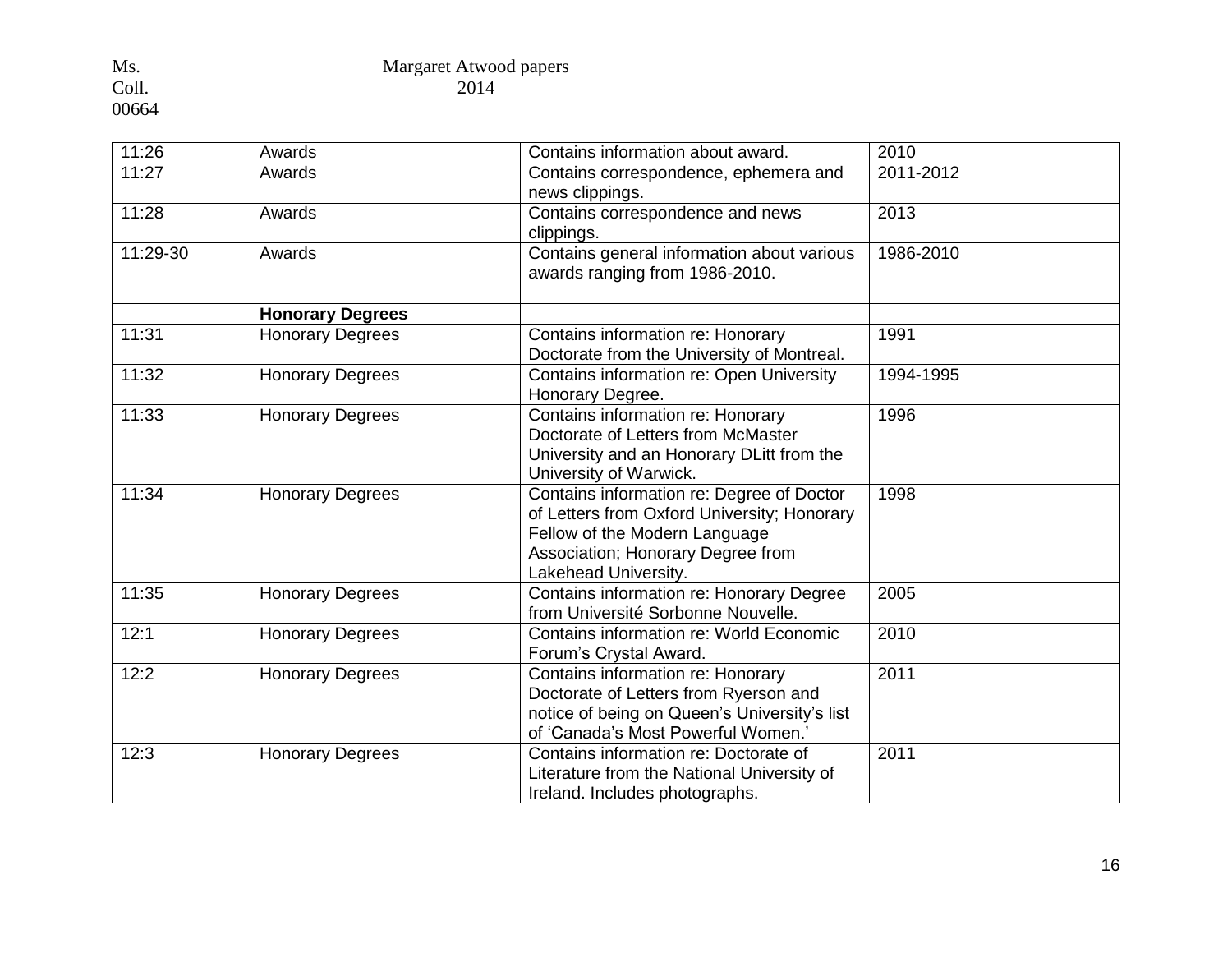Coll. 00664

| 12:4                           | <b>Honorary Degrees</b>                                                                                   | Contains information re: Canadian<br><b>Booksellers Association Libris &amp; Lifetime</b><br>Achievement Award.        | 2012      |
|--------------------------------|-----------------------------------------------------------------------------------------------------------|------------------------------------------------------------------------------------------------------------------------|-----------|
| 12:5                           | <b>Honorary Degrees</b>                                                                                   | Contains information re: Doctorate from the<br>University of Athens.                                                   | 2012      |
| 12:6                           | <b>Honorary Degrees</b>                                                                                   | Other [contains correspondence and news<br>clippings.]                                                                 | 2000-2005 |
|                                | <b>SERIES 8: WORK ON ATWOOD</b><br>Contains various projects, essays, and articles about Margaret Atwood. |                                                                                                                        |           |
|                                |                                                                                                           |                                                                                                                        |           |
| <b>BOX: FILE #</b>             | <b>TITLE</b>                                                                                              | <b>CONTENTS</b>                                                                                                        | DATE(S)   |
| $12:7-14$                      | Work on Atwood                                                                                            | Contains various correspondence,<br>interviews, essays, articles regarding work<br>done on Margaret Atwood.            | 1988-2013 |
| <b>SERIES 9: GENERAL MEDIA</b> |                                                                                                           |                                                                                                                        |           |
|                                |                                                                                                           | Contains news clippings, articles, and correspondence regarding media related to the life and work of Margaret Atwood. |           |
| <b>BOX: FILE #</b>             | <b>TITLE</b>                                                                                              | <b>CONTENTS</b>                                                                                                        | DATE(S)   |
| 12:15-20, 13:1-<br>13:5        | General media                                                                                             | Contains newspaper clippings and print-<br>outs, re: M.A.                                                              | 2006-2013 |
| 13:6-18                        | General media - not book<br>specific                                                                      | Contains newspaper clippings,<br>correspondence re: media on M.A. that is<br>not specific to her writing.              | 1996-2014 |

## **SERIES 10: WEBSITE AND SOCIAL MEDIA**

Contains information regarding Margaret Atwood's website and Twitter account.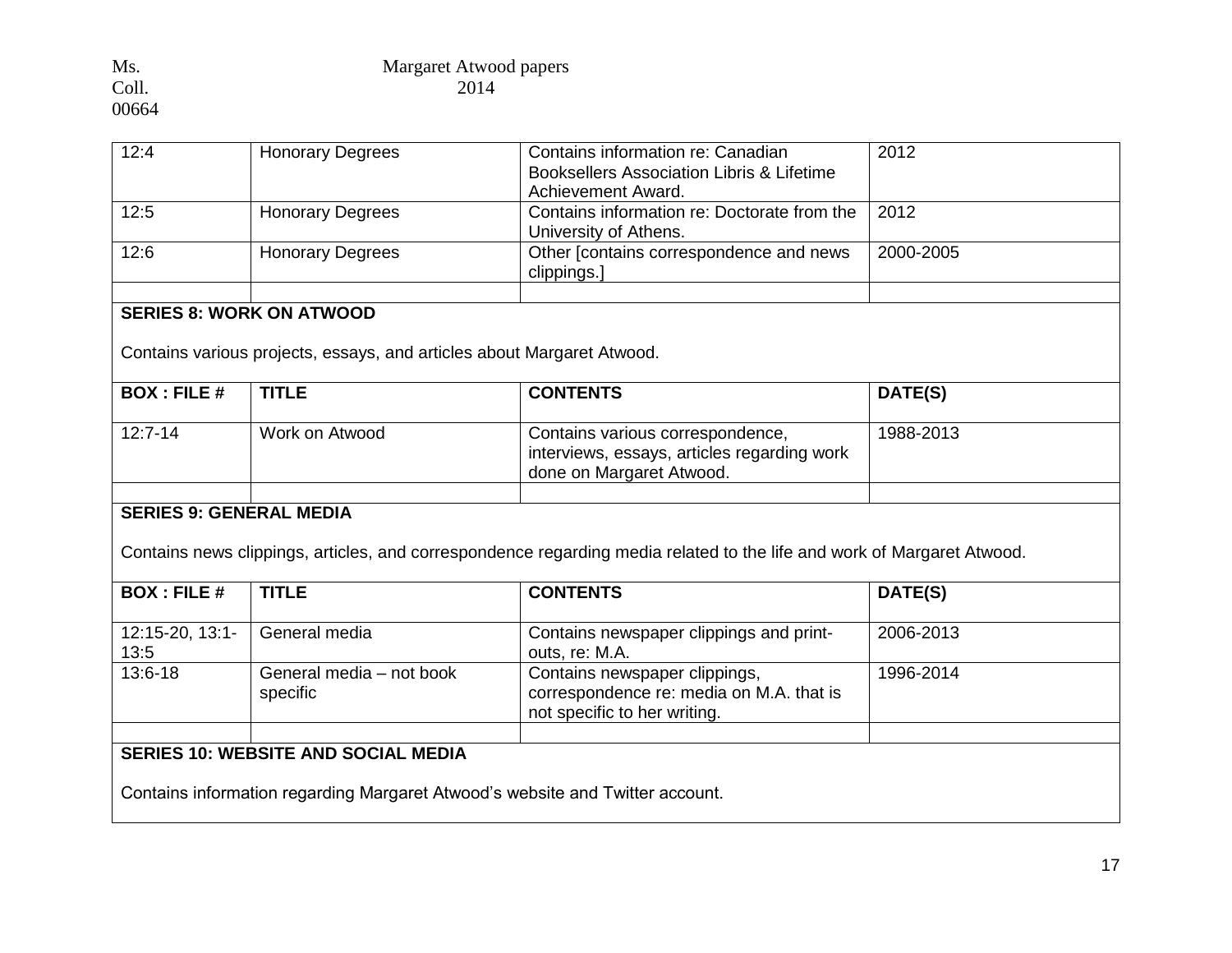Ms. Margaret Atwood papers<br>Coll. 2014 00664

# 2014

| <b>BOX: FILE #</b> | <b>TITLE</b>                      | <b>CONTENTS</b>                                                        | DATE(S)   |
|--------------------|-----------------------------------|------------------------------------------------------------------------|-----------|
| $14:1 - 12$        | Margaret Atwood website           | Contains information regarding the home<br>page for the website.       | 1995-2002 |
| 14:13              | Media update                      | Contains information re: media update for<br>M.A. website.             | 2002-2004 |
| 14:14              | McClelland & Stewart website      | Contains information, re: M.A. on<br>McClelland & Stewart website.     | 2001      |
| 14:15-19           | <b>Twitter &amp; Social Media</b> | Contains correspondence and print-outs<br>from M.A.'s Twitter account. | 2010-2013 |
|                    |                                   |                                                                        |           |

# **SERIES 11: FAN MAIL**

Contains fan mail to Margaret Atwood.

| <b>BOX: FILE #</b> | <b>TITLE</b>          | <b>CONTENTS</b>                                                           | DATE(S)   |
|--------------------|-----------------------|---------------------------------------------------------------------------|-----------|
| 14:20-22, 15:1-    | General fan mail.     | Contains correspondence from M.A.'s<br>fans/readers.                      | 1998-2013 |
| $15:4 - 14$        | 'Fantastic' fan mail. | Contains correspondence from M.A.'s<br>fans/readers labelled 'fantastic'. | 1990-2013 |
|                    |                       |                                                                           |           |

# **SERIES 12: PRESS CLIPPINGS AND EVENT BROCHURES**

Contains press clippings and other ephemera related to events Margaret Atwood has attended.

| <b>BOX: FILE #</b> | <b>TITLE</b>               | <b>CONTENTS</b>                                                                                                           | DATE(S)    |
|--------------------|----------------------------|---------------------------------------------------------------------------------------------------------------------------|------------|
| $16:1 - 3$         | Press clippings and Events | Correspondence and other ephemera re:<br>press clippings and events.                                                      | 1997-2013  |
| <b>Box 17</b>      | Press clippings and Events | Various magazines, press clippings and<br>other ephemera that related to M.A.<br>appearances, lectures, projects, novels. | 1990s-2014 |
|                    |                            |                                                                                                                           |            |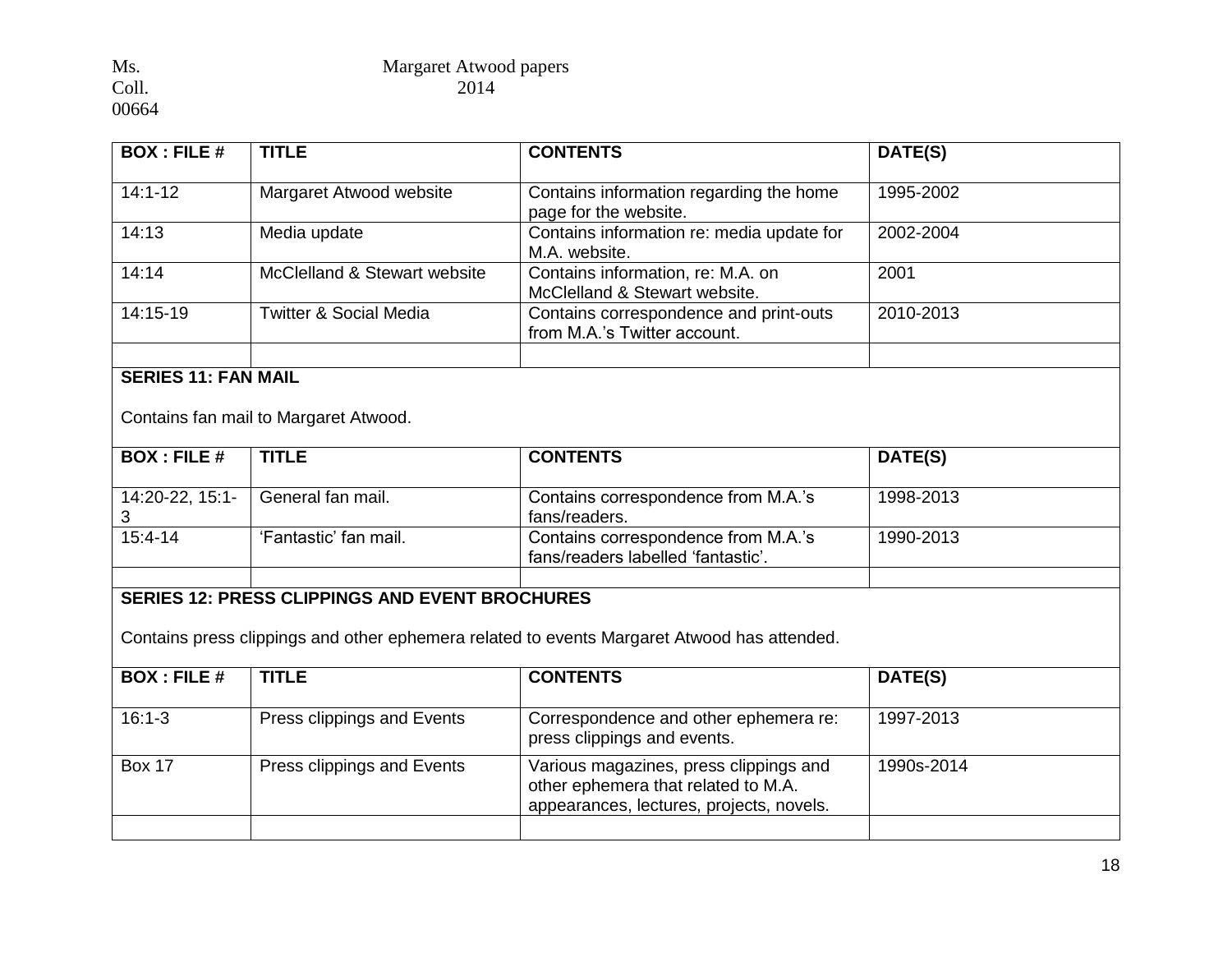| <b>BOX: FILE #</b> | <b>TITLE</b> | <b>CONTENTS</b>                                                                                                                                                              | DATE(S) |
|--------------------|--------------|------------------------------------------------------------------------------------------------------------------------------------------------------------------------------|---------|
| 16:4               | Interview    | Interview by: Giuliana Nigro. Includes<br>correspondence and interview.                                                                                                      | 1993    |
| 16:5               | Thesis       | Undergraduate thesis on Atwood: 'Truth<br>Resists Simplicity: Margaret Atwood's<br>Resistance of (Gender) Stereotype in The<br>Handmaid's Tale and Cat's Eye by Hans<br>Bak. | 2012    |
| 16:6               | Essay        | High school essay on Atwood: 'It's An All<br>Right Life - A Study on Canadian<br>Literature' by: Guy Quenneville.                                                            | 2013    |

| <b>BOX: FILE #</b> | <b>TITLE</b>               | <b>CONTENTS</b>                                                                                    | DATE(S)   |
|--------------------|----------------------------|----------------------------------------------------------------------------------------------------|-----------|
| <b>Box 18</b>      | Journals, Magazines, Other | Advanced reading copy: 'Stone Mattress'<br>Talese/Doubleday.                                       | 1995-2014 |
|                    |                            | Reader's Digest April 2014                                                                         |           |
|                    |                            | A Story Larger Than My Own - women<br>writers look back on their lives and careers                 |           |
|                    |                            | Brick, a literary journal winter 2014                                                              |           |
|                    |                            | A Brick Reader (50 Writers on Life, Art,<br>Writing from 22 years of Brick, A Literary<br>Journal) |           |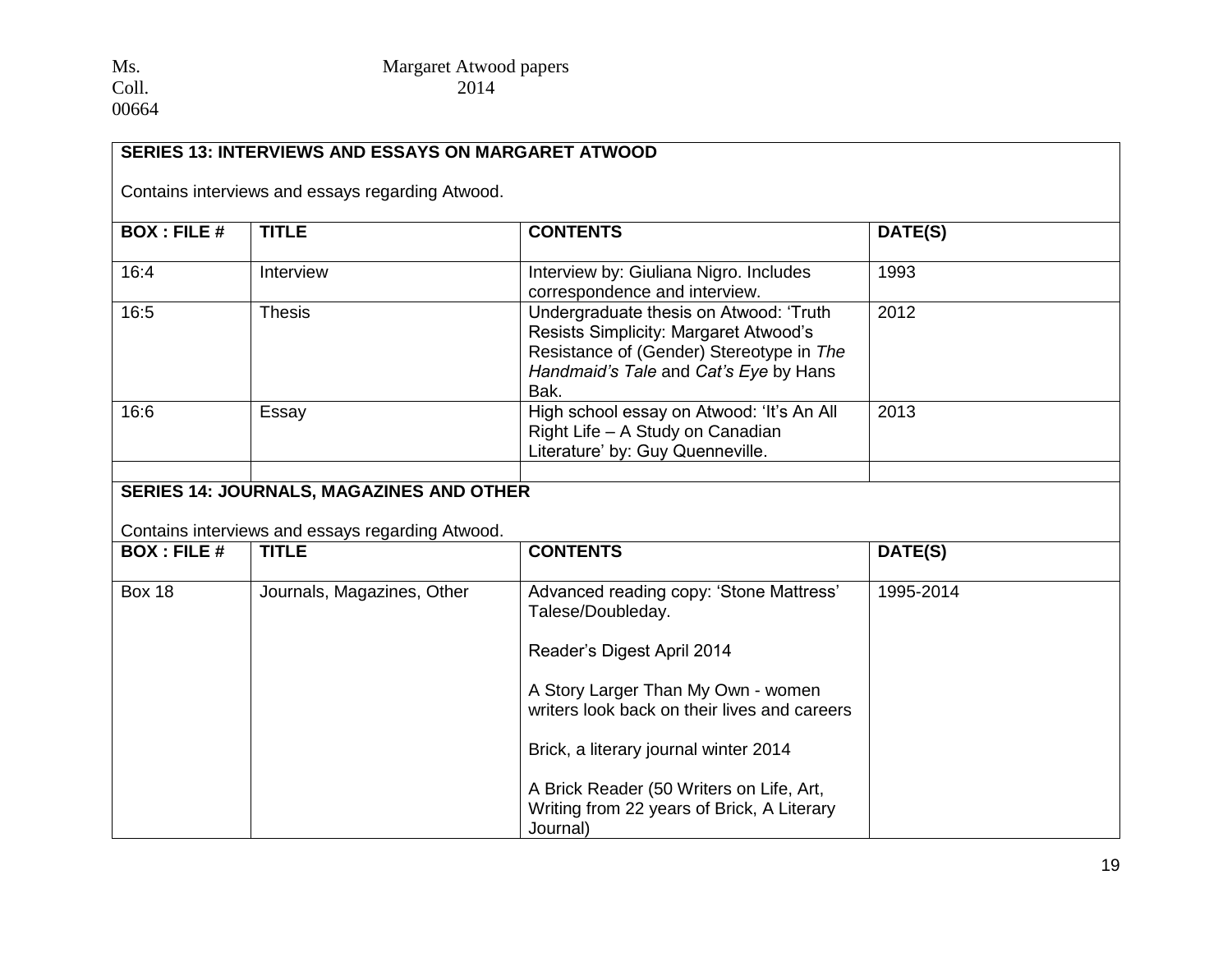|               |                            | 2014 Get to Know contest calendar                                         |  |
|---------------|----------------------------|---------------------------------------------------------------------------|--|
|               |                            | Montecristo, 5th anniversary issue                                        |  |
|               |                            | Sojourners, February 2014                                                 |  |
|               |                            | Bokvennen litter/ert magasin 2014                                         |  |
|               |                            | Reader's Digest, May 2013                                                 |  |
|               |                            | Der Neue Roman Von - Die Geschichte<br>Von Zeb - Berlin Verlag magazine   |  |
|               |                            | Quest Reviews pamphlet, April 1995                                        |  |
|               |                            | Ad from University of Toronto press                                       |  |
|               |                            | Margaret Atwood Studies, Vol. 7 - Fall 2013                               |  |
|               |                            | Between the Pages, Nov. 4th, 2013 (Giller)                                |  |
| <b>Box 19</b> | Journals, Magazines, Other | Mentor Protégé, Issue 4, October 2013<br>Margaret Atwood & Naomi Alderman |  |
|               |                            | Complete and unabridged Good Bones &<br>Simple Murders & The Tent (audio) |  |
|               |                            | MaddAddam (audio)                                                         |  |
|               |                            | In Other Worlds e-book (U.K. edition and<br>U.S. edition)                 |  |
|               |                            | River Door floppy disks                                                   |  |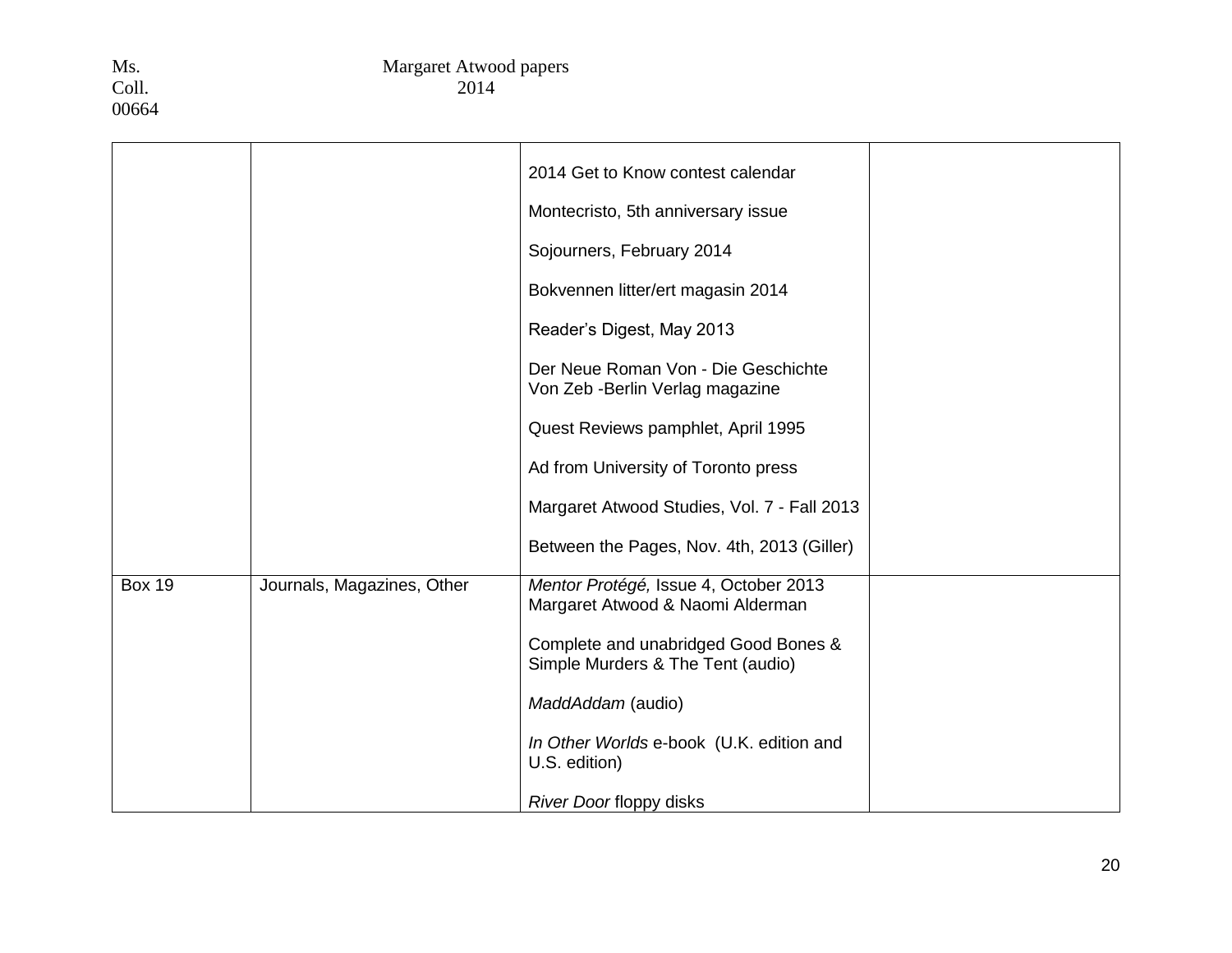## Ms. Margaret Atwood papers Coll. 2014

Books:

- 1. Atwood, Margaret. Oryx en Crake & Het Jaar Van De Vloed. Amsterdam : Prometheus, 2013.
- 2. Atwood, Margaret. The Year of the Flood. Canada Reads 2014 Edition.
- 3. Atwood, Margaret. MaddAddam. Amsterdam : Prometheus, 2013.
- 4. Atwood, Margaret. Up In The Tree. Beijing : New Star Press, 2013.
- 5. Atwood, Margaret. Rövarbruden. Norstedts : Stockholm, 2013.
- 6. Atwood, Margaret. Oryx und Crake. Berlin : Berlin Verlag Taschenbuch, 2014.
- 7. Atwood, Margaret. De Perséfone a Pussycat : voz e identidad en la poesía. Mexico : Bonilla Artigas Editores, 2013.
- 8. Atwood, Margaret. Der blinde Mörder, Berlin : Berlin Verlag Taschenbuch, 2014.
- 9. Atwood, Margaret. Das Jahr Der Flut. Berlin : Berlin Verlag Taschenbuch, 2014.
- 10. Atwood, Margaret. Moralische Unordnung. Berlin : Berlin Verlag Taschenbuch, 2014.
- 11. Atwood, Margaret. Die Geschichte von Zeb. Berlin : Berlin Verlag Taschenbuch, 2013.
- 12. Atwood, Margaret. ΤΟ ΤΕΛΟΣ ΤΟΥ ΚΟΣΜΟΥ. 2013.
- 13. Atwood, Margaret. [Όρυξ και Κρέικ,](http://www.biblionet.gr/book/194255/Atwood,_Margaret,_1939-/%CE%8C%CF%81%CF%85%CE%BE_%CE%BA%CE%B1%CE%B9_%CE%9A%CF%81%CE%AD%CE%B9%CE%BA) 2009.
- 14. Dinesen, Isak. [With an introduction by Margaret Atwood]. Seven Gothic Tales. London : Folio Society, 2013.
- 15. Halliday, John. Don't Bring Me No Rocking Chair Poems on Ageing. [Contains poem by Margaret Atwood on page 176.]
- 16. Virago is 40 : A Celebration.